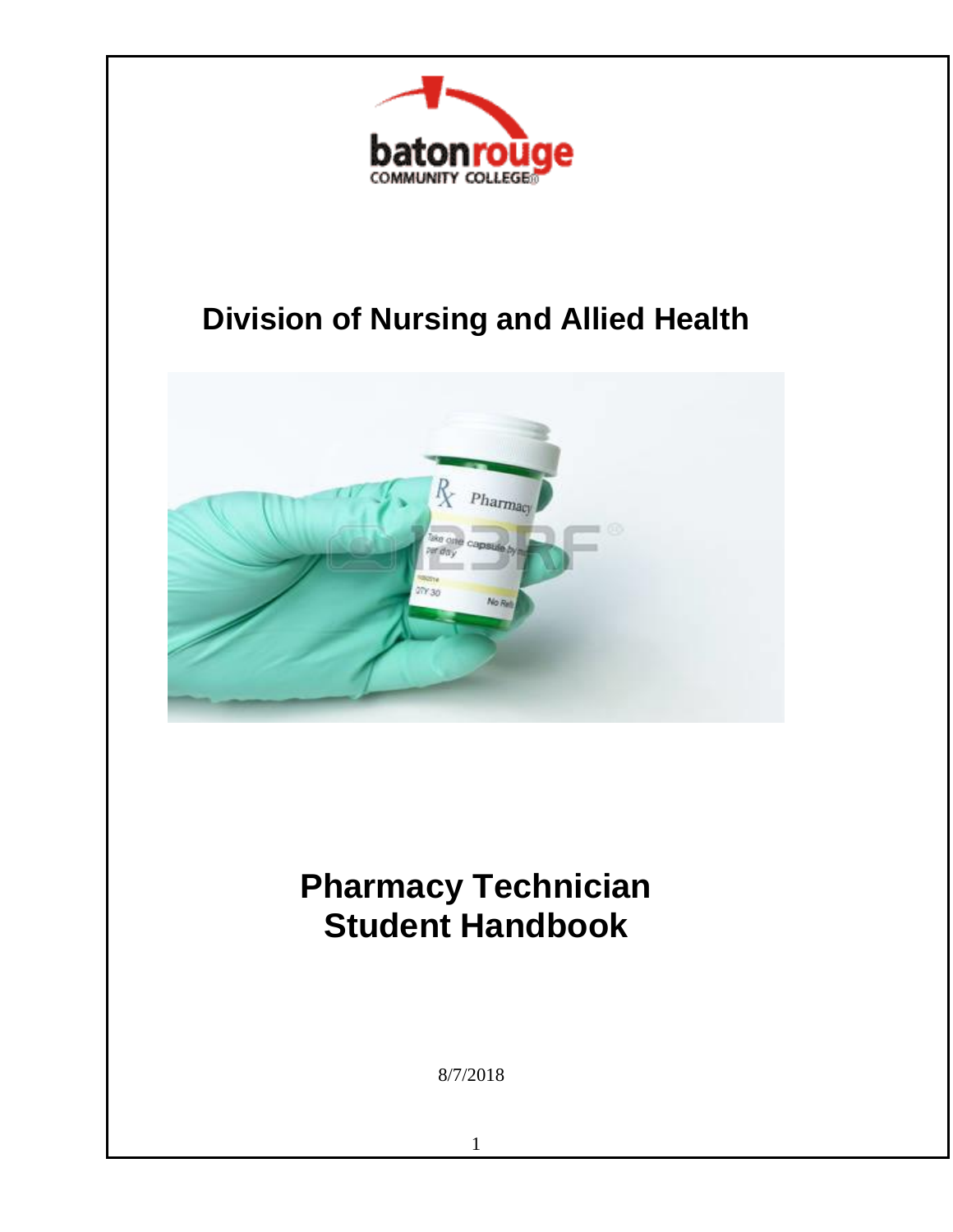| HEALTH INSURANCE PORTABILITY AND ACCOUNTABILITY ACT (HIPAA) OF 1996 11 |  |
|------------------------------------------------------------------------|--|
|                                                                        |  |
|                                                                        |  |
|                                                                        |  |
|                                                                        |  |
|                                                                        |  |
|                                                                        |  |
|                                                                        |  |
|                                                                        |  |
|                                                                        |  |
|                                                                        |  |
|                                                                        |  |
|                                                                        |  |
|                                                                        |  |
|                                                                        |  |
|                                                                        |  |
|                                                                        |  |
|                                                                        |  |
|                                                                        |  |
|                                                                        |  |
|                                                                        |  |
|                                                                        |  |
|                                                                        |  |
|                                                                        |  |
|                                                                        |  |
|                                                                        |  |
|                                                                        |  |
|                                                                        |  |
|                                                                        |  |
|                                                                        |  |
|                                                                        |  |
|                                                                        |  |
|                                                                        |  |
|                                                                        |  |
|                                                                        |  |
|                                                                        |  |
|                                                                        |  |
|                                                                        |  |
|                                                                        |  |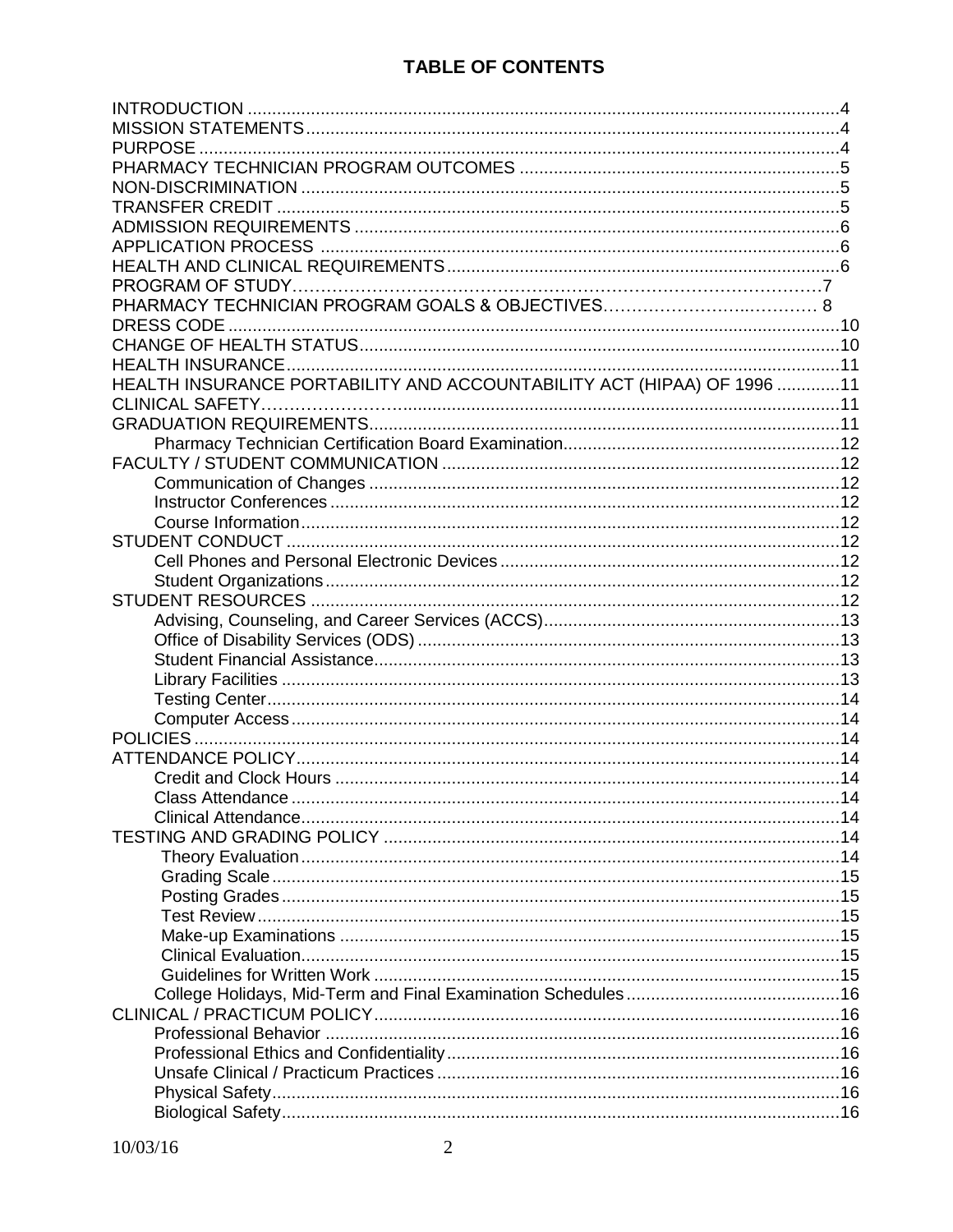| Appendix 4 Change of Health Status Form (completed by Healthcare Provider)25 |  |
|------------------------------------------------------------------------------|--|
|                                                                              |  |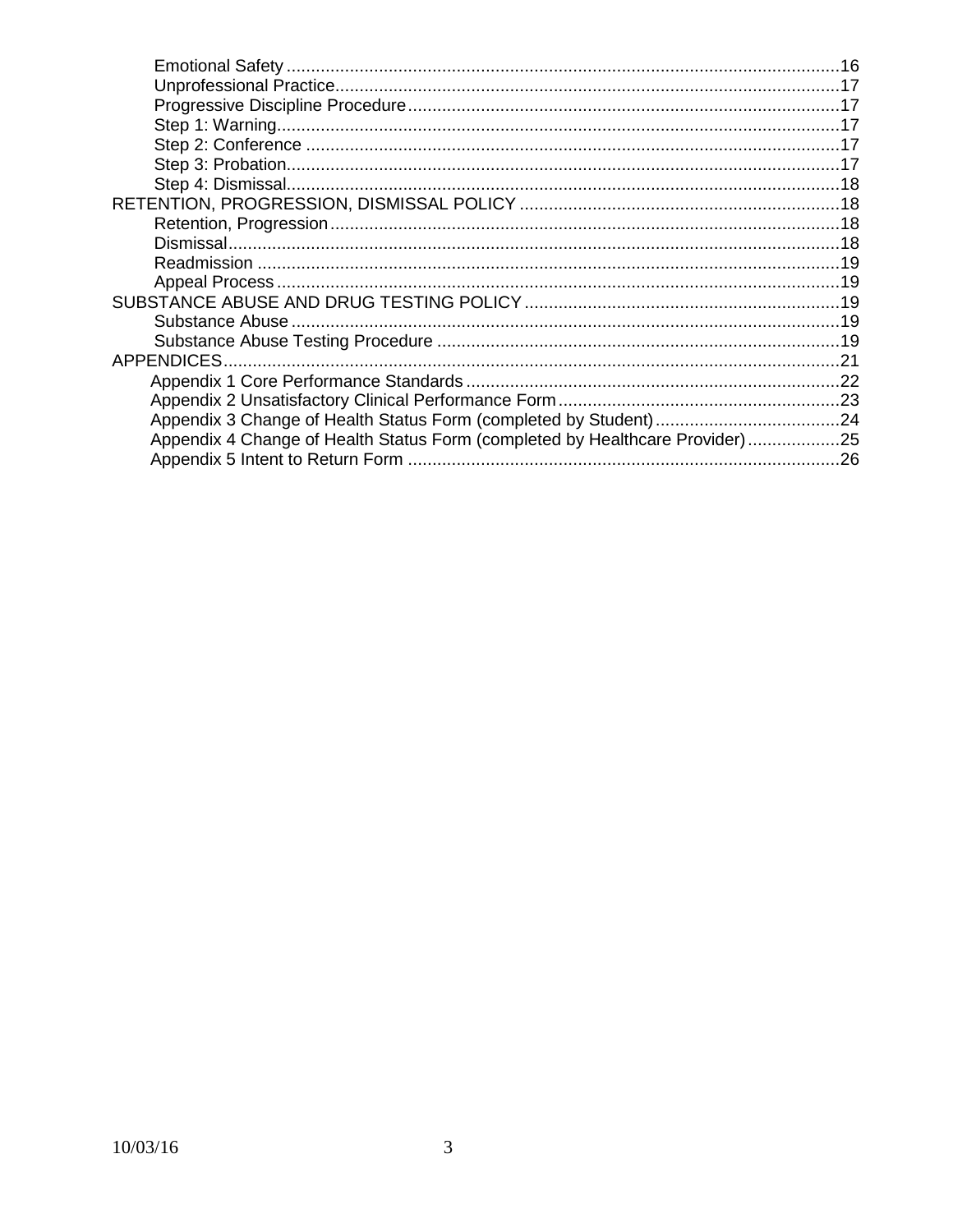#### **BATON ROUGE COMMUNITY COLLGE PHARMACY TECHNICIAN CERTIFICATE OF TECHNICAL STUDIES, (CTS) PROGRAM**

#### **INTRODUCTION**

The Baton Rouge Community College Pharmacy Technician Student Handbook has been compiled by the faculty to provide information pertinent to students enrolled in the Pharmacy Technician Program offered at BRCC. The faculty and staff wish you success in the pursuit of your educational goals.

The Pharmacy Technician Student Handbook provides detailed procedures and policies specific to the Pharmacy Technician Program. This handbook is to be used as a supplement to the Baton Rouge Community College Student Handbook and College Catalog, and serves to bridge the overriding policies of the College with the policies specific to this program. The information, policies and procedures set forth in this handbook are designed to support the success of the student.

#### **MISSION STATEMENTS**

#### **Baton Rouge Community College**

The mission of Baton Rouge Community College is to identify and meet the educational and workforce needs of our community through innovative, accessible, and dynamic programs.

#### **Allied Health Department**

The mission of the Allied Health department is to educate competent health care professionals who will enhance the quality of life of individuals in a dynamic and diverse society.

#### **Pharmacy Technician Program**

The mission of the Pharmacy Technician Program at Baton Rouge Community College is to prepare qualified candidates to perform the duties of the entry-level pharmacy technician. The Pharmacy Technician Program strives to instill the knowledge, skills, abilities, values, and essence of teamwork. Our goal is to provide the Allied Health workforce with highly qualified Pharmacy Technicians who will deliver personalized, high quality healthcare while still preserving the dignity of every person by providing compassion and care of the highest standard.

#### **PURPOSE**

The purpose of the Program of Pharmacy Technician is to provide educational opportunities for individuals to acquire the necessary knowledge, skills, values, and competencies for Pharmacy Technician practice. The curriculum is based on the Standards and Guidelines of the American Society of Health-System Pharmacists / Accreditation Council for Pharmacy Education (ASHP/ACPE), for graduates of the Certificate of Technical Studies, Pharmacy Technician Programs. Graduates will receive the Certificate of Technical Studies, Pharmacy Technician and are eligible to apply to write the Pharmacy Technician Certification Board (PTCB) Examination.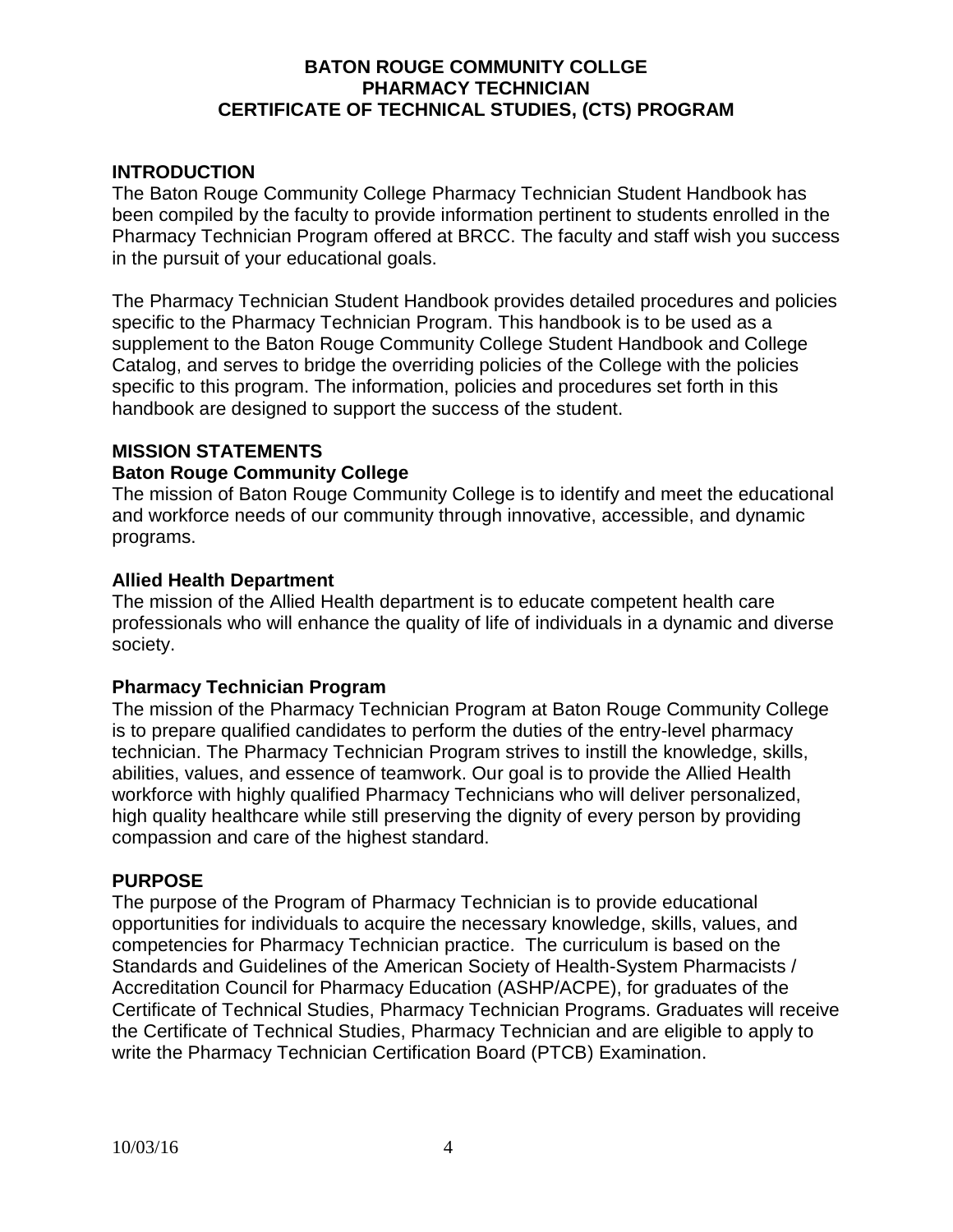## **PHARMACY TECHNICIAN PROGRAM OUTCOMES**

- 1. Demonstrate career readiness, including effective communication with other health professionals and patients, proper telephone etiquette, protocol, required identification, and professional attire.
- 2. Demonstrate knowledge of pharmacy laws and regulations as they pertain to pharmacy technician responsibilities, including application of procedures of the Drug Enforcement Administration (DEA) and state requirements for controlled substances and the role of the Louisiana Board of Pharmacy and the regulations that pertain to pharmacy technicians.
- 3. Demonstrate knowledge of drug nomenclature, an understanding of the classes of drugs, the various dosage forms and issues pertaining to their stability, the various factors that could affect drug activity, and proficiency in the dispensing of drugs.
- 4. Perform duties of the pharmacy technician including the process of prescriptions and/or medication orders, the maintenance of a patient profile/information system as directed by a pharmacist, proper procedure for materials management including ordering, receiving, and storing drugs, manufacturer drug labels, and inventory control and accountability for drugs.
- 5. Demonstrate knowledge and skills needed to be successful on the National Pharmacy Technician Certification Examination.

## **NON-DISCRIMINATION**

It is the policy of Baton Rouge Community College not to discriminate on the basis of age, sex, race, color, religion, national origin or disability in its educational programs, activities or employment policies.

## **TRANSFER CREDIT**

BRCC's Office of Enrollment Services evaluates transcripts for degree-seeking students in their first semester at BRCC. Transfer credits from regionally-accredited institutions of higher education are recorded on a student's academic record (see BRCC Catalog for details). Pharmacy Technician courses are generally not transferable from other institutions.

The Pharmacy Technician program prepares students for employment in pharmacies, hospitals, and related locations and meets the requirements of the Louisiana State Board of Pharmacy. Upon completion of this competency-based program, students are eligible to take the National Pharmacy Technician Certification exam offered by the Pharmacy Technician Certification Board.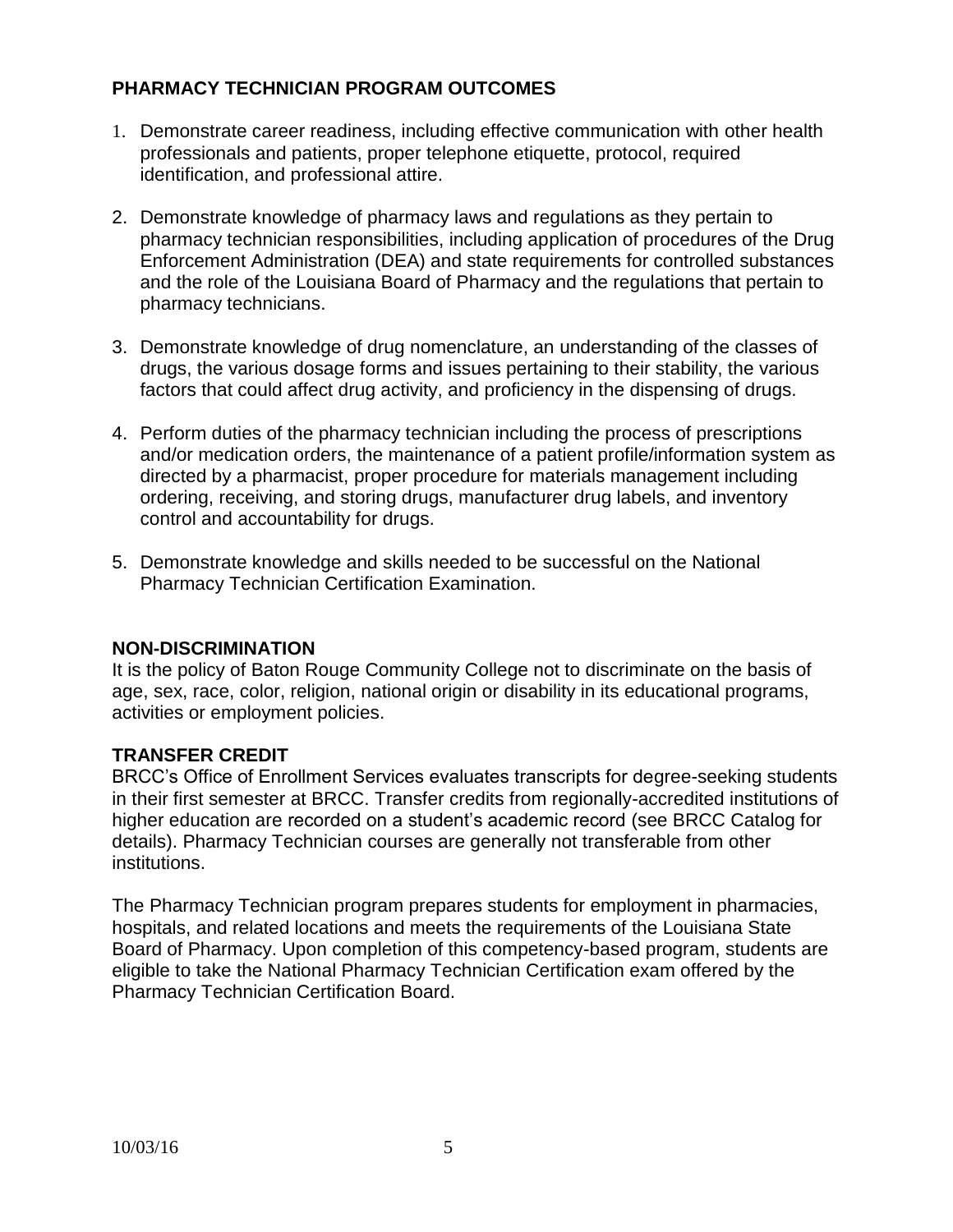## **ADMISSION REQUIREMENTS**

- 1. Students must be admitted to Baton Rouge Community College with eligibility to enroll in technical courses. Applicants must have a high school diploma from a regionally accredited institution or a General Educational Development (GED) diploma.
- Applicants must be eligible for ENGL 0091, READ 0091 and MATH 0098, or must meet or exceed the following placement test scores: ACT Reading 15, Math 15 and English 14, or appropriate BRCC placement test scores. BRCC placement test scores must be no older than 3 years and ACT scores must be no older than 5 years at time of admission to the program. Placement exam fee is incurred by the student.

## **APPLICATION PROCESS**

Students admitted to the Pharmacy Technician program will receive additional instructions regarding program requirements that include but are not limited to submission of: a TB skin test and urine drug screen.

## **Criminal Background Check**

Students must pass a state criminal background check prior to enrollment.

## **HEALTH AND CLINICAL REQUIREMENTS**

If accepted to the Pharmacy Technician program additional health requirements are required, to include:

- 1. Health history, physical examination, immunizations, and titers must be completed by personal physician or a healthcare provider.
- 2. Urine drug screen must be completed. A positive urine drug screen or any attempt to tamper with a specimen may disqualify an applicant and / or result in dismissal from the program. All costs will be incurred by the student.
- 3. Proof of current immunization status is required as a part of the physical examination before entry into clinical Pharmacy Technician courses. Required immunizations/titers include: Measles, Mumps & Rubella (MMR), Tetanus & Diphtheria (Td), Hepatitis B and Varicella.
- 4. HIV status and results of a VDRL / RPR are also required.
- 5. Cardiopulmonary Resuscitation (CPR) for Health Care Providers and tuberculosis (TB) testing is required annually.
- 6. All completed health and medical records must be submitted to the Pharmacy Technician clinical coordinator by the published deadline before externship.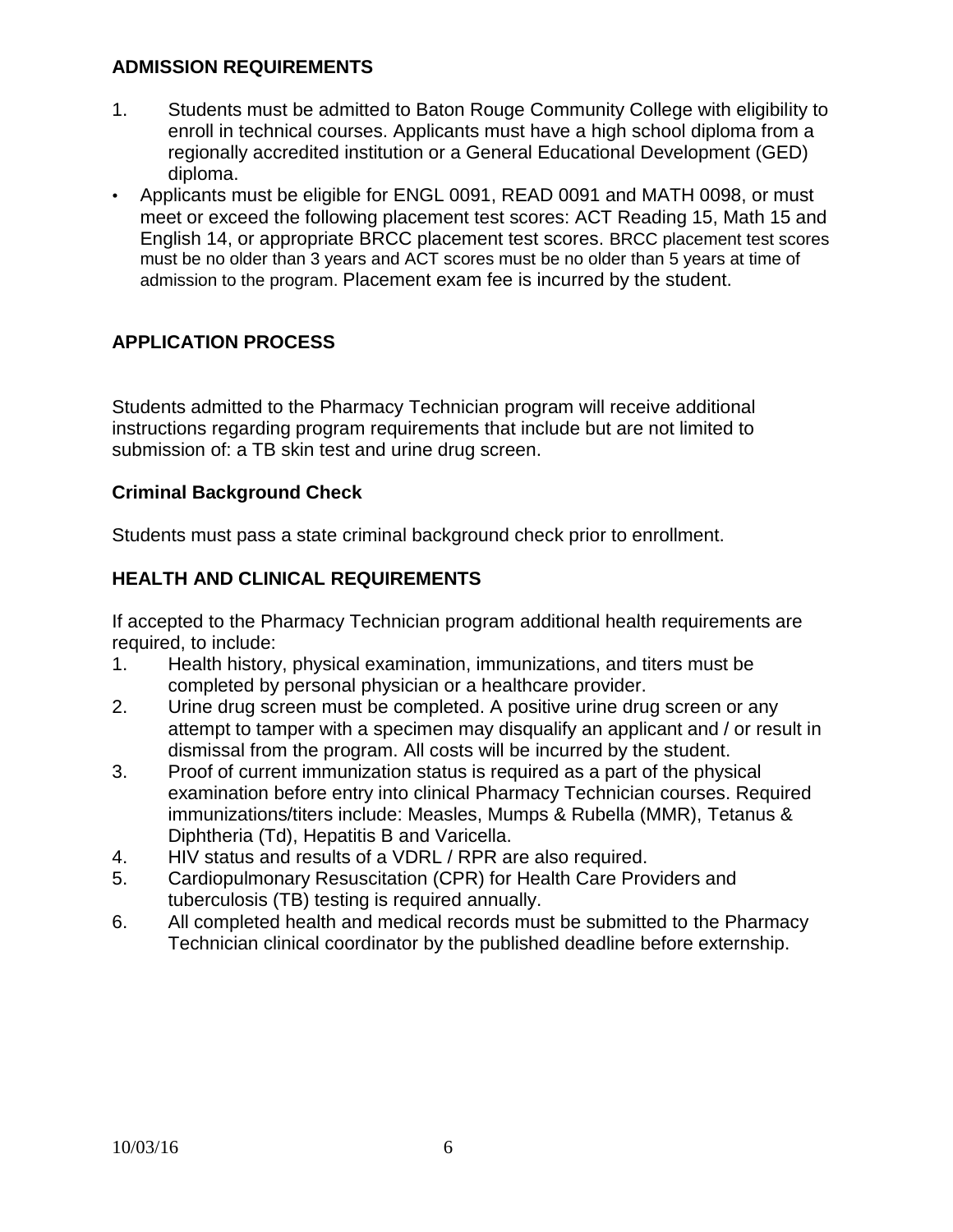Students are currently admitted once per year; the first semester courses are offered in the fall semester.

To receive the Certificate of Technical Studies, Pharmacy Technician, the student must:

earn a grade of "C" or better in all program courses.

### **Program of Study**

|                                |                                            |                                        | <b>Semester</b>                   |
|--------------------------------|--------------------------------------------|----------------------------------------|-----------------------------------|
| <b>First Semester, Fall</b>    |                                            | <b>Semester</b><br><b>Credit Hours</b> | <b>Contact</b><br><b>Hours</b>    |
| <b>HPHM 1200</b>               |                                            |                                        | 45                                |
|                                | <b>Pharmacy Technician Fundamentals</b>    | 3                                      |                                   |
| <b>HPHM 1300</b>               | <b>Pharmacy Law and Ethics</b>             | 3                                      | 45                                |
| <b>HPHM 1400</b>               | <b>Fundamentals of Dosage Calculations</b> | $\overline{2}$                         | 60                                |
| <b>HPHM 1503</b>               | Pharmacology I                             | 5                                      | 210                               |
|                                |                                            | 13                                     | 360                               |
|                                |                                            |                                        | <b>Semester</b>                   |
|                                |                                            | <b>Semester</b>                        | <b>Contact</b>                    |
| <b>Second Semester, Spring</b> |                                            | <b>Credit Hours</b>                    | <b>Hours</b>                      |
| <b>HPHM 1513</b>               | Pharmacology II                            | 5                                      | 210                               |
| <b>HPHM 2000</b>               | Professionalism for Pharmacy               | 3                                      | 75                                |
|                                | <b>Technicians</b>                         |                                        |                                   |
| <b>HPHM 2013</b>               | <b>Certification Review</b>                | $\overline{2}$                         | 120                               |
| <b>HPHM 2014</b>               | <b>Advanced Dosage Calculations</b>        | $\overline{2}$                         | 120                               |
|                                |                                            | 12                                     | 525                               |
|                                |                                            |                                        |                                   |
|                                |                                            |                                        | <b>Semester</b>                   |
|                                |                                            | <b>Semester</b>                        | <b>Contact</b>                    |
| <b>Third Semester, Summer</b>  |                                            | <b>Credit Hours</b>                    | <b>Hours</b>                      |
| <b>HPHM 2022</b>               | <b>Pharmacy Clinical Externship</b>        | 7                                      | 315                               |
|                                |                                            | $\overline{7}$                         | 315                               |
|                                |                                            | <b>Semester</b><br><b>Credit Hours</b> | <b>Semester</b><br><b>Contact</b> |

|                      |    | <b>Hours</b> |
|----------------------|----|--------------|
| Total Program Hours: | 32 | 1200         |

For more information, contact the Nursing and Allied Health Division Advisor at 225- 216-8879 or the Pharmacy Technician Program Manager at 225-421-3801. Or visit the website at:

http://www.mybrcc.edu/academics/nursing\_and\_allied\_health/ctspharmacytech.php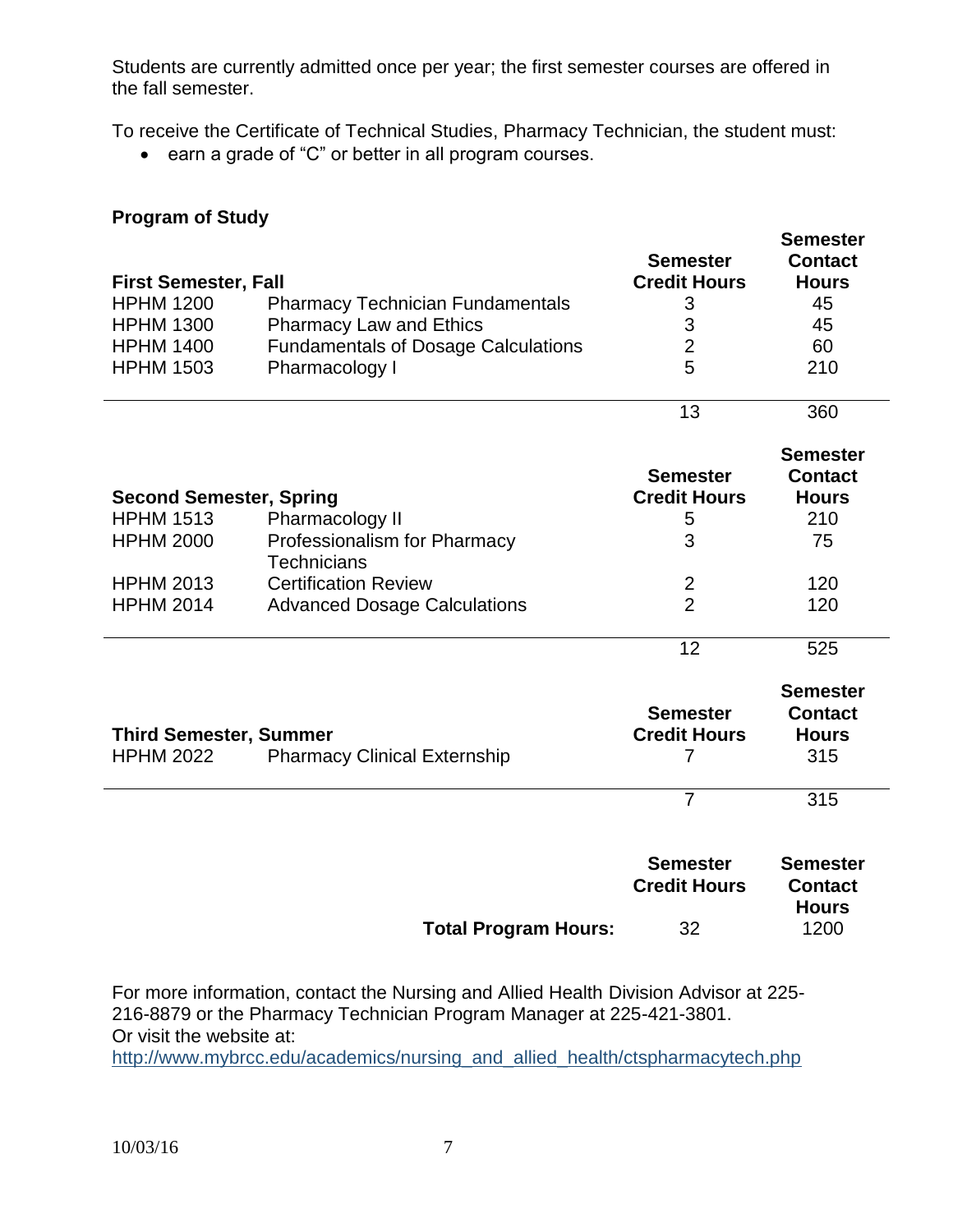## **Pharmacy Technician Program- Goals and Objectives**

Page Source: [https://www.ashp.org/Professional-Development/ASHP-ACPE-Pharmacy-](https://www.ashp.org/Professional-Development/ASHP-ACPE-Pharmacy-Technician-Program-Accreditation/Accreditation-Standards/Accreditation-Standards-for-Pharmacy-Technician-Education-and-Training-Programs)[Technician-Program-Accreditation/Accreditation-Standards/Accreditation-Standards-for-](https://www.ashp.org/Professional-Development/ASHP-ACPE-Pharmacy-Technician-Program-Accreditation/Accreditation-Standards/Accreditation-Standards-for-Pharmacy-Technician-Education-and-Training-Programs)[Pharmacy-Technician-Education-and-Training-Programs](https://www.ashp.org/Professional-Development/ASHP-ACPE-Pharmacy-Technician-Program-Accreditation/Accreditation-Standards/Accreditation-Standards-for-Pharmacy-Technician-Education-and-Training-Programs)

The Baton Rouge Community College Pharmacy Technician Program goals are based on the objectives found in the American Society of Health-System Pharmacists (ASHP) *Model Curriculum for Pharmacy Technician Education and Training* (Rev. 2016), published by the American Society of Health-System Pharmacists. *The Model Curriculum for Pharmacy Technician Education and Training* is utilized as a framework to provide detail and guidance on the instructional goals and objectives, learning activities, didactic education, laboratory simulation, and experiential training components upon which ASHP/ Accreditation Council for Pharmacy Education (ACPE) Accredited Pharmacy Technician Programs are based.

#### **Personal/Interpersonal Knowledge and Skills**

- 1. Demonstrate ethical conduct in all job-related activities.
- 2. Present an image appropriate for the profession of pharmacy in appearance and behavior.
- 3. Communicate clearly when speaking and in writing.
- 4. Demonstrate a respectful attitude when interacting with diverse patient populations.
- 5. Apply self-management skills, including time management, stress management, and adapting to change.
- 6. Apply interpersonal skills, including negotiation skills, conflict resolution, and teamwork.
- 7. Apply critical thinking skills, creativity, and innovation to solve problems.

## **Foundational Professional Knowledge and Skills**

- 8. Demonstrate understanding of healthcare occupations and the health care delivery system.
- 9. Demonstrate understanding of wellness promotion and disease prevention concepts, such as use of health screenings; health practices and environmental factors that impact health; and adverse effects of alcohol, tobacco, and legal and illegal drugs.
- 10.Demonstrate commitment to excellence in the pharmacy profession and to continuing education and training.
- 11.Demonstrate knowledge and skills in areas of science relevant to the pharmacy technician's role, including anatomy/physiology and pharmacology.
- 12.Perform mathematical calculations essential to the duties of pharmacy technicians in a variety of contemporary settings.
- 13.Demonstrate understanding of the pharmacy technician's role in the medicationuse process.
- 14.Demonstrate understanding of major trends, issues, goals, and initiatives taking place in the pharmacy profession.
- 15.Demonstrate understanding of non-traditional roles of pharmacy technicians.
- 16.Identify and describe emerging therapies.
- 17.Demonstrate understanding of the preparation and process for sterile and nonsterile compounding.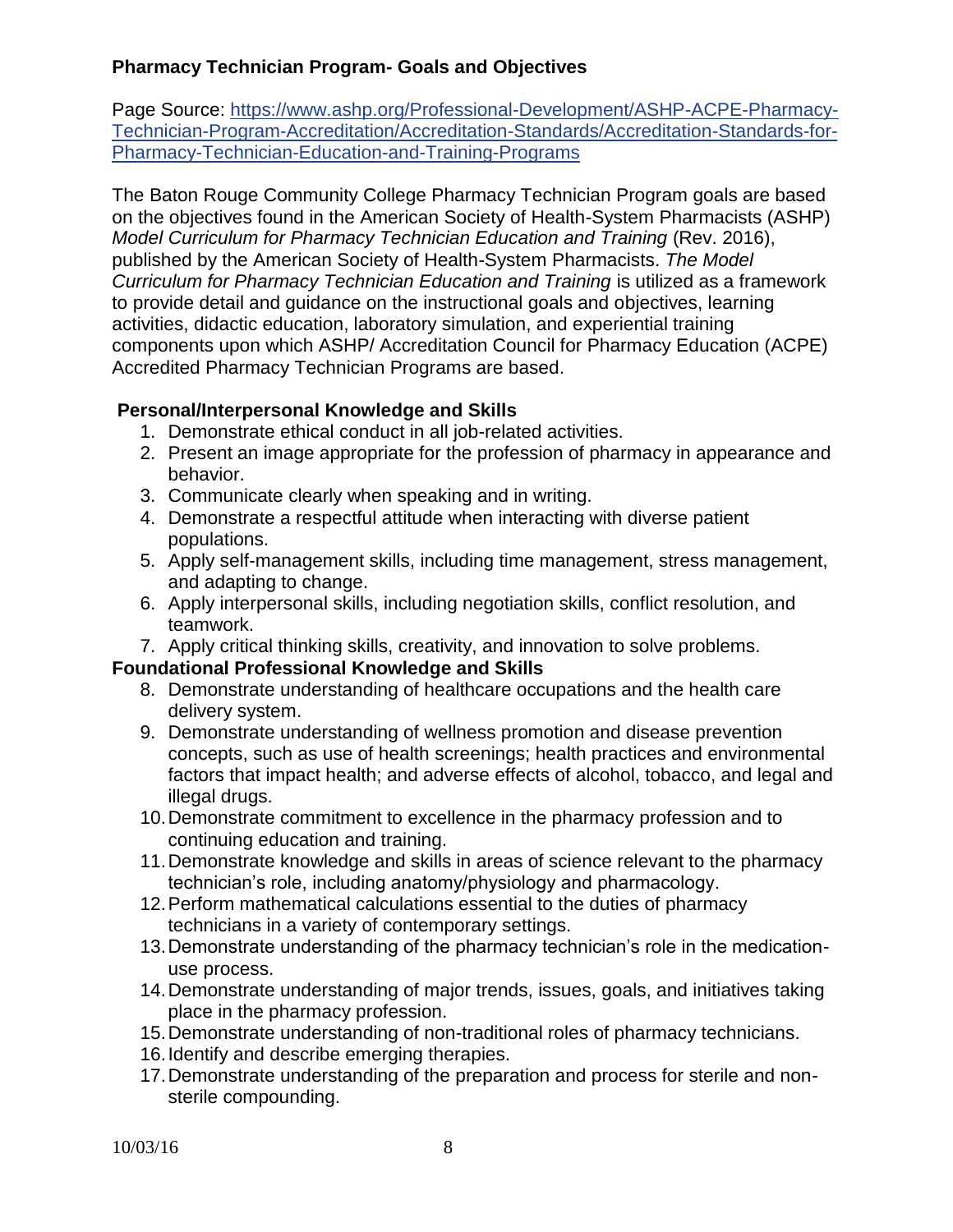## **Processing and Handling of Medications and Medication Orders**

- 18.Assist pharmacists in collecting, organizing, and recording demographic and clinical information for direct patient care and medication-use review.
- 19.Receive and screen prescriptions/medication orders for completeness, accuracy, and authenticity.
- 20.Assist pharmacists in the identification of patients who desire/require counseling to optimize the use of medications, equipment, and devices.
- 21.Prepare non-patient-specific medications for distribution (e.g., batch, stock medications).
- 22.Distribute medications in a manner that follows specified procedures.
- 23.Practice effective infection control procedures, including preventing transmission of blood borne and airborne diseases.
- 24.Assist pharmacists in preparing, storing, and distributing medication products requiring special handling and documentation [(e.g., controlled substances, immunizations, chemotherapy, investigational drugs, drugs with mandated Risk Evaluation and Mitigation Strategies (REMS)].
- 25.Assist pharmacists in the monitoring of medication therapy.
- 26.Prepare patient-specific medications for distribution.
- 27.Maintain pharmacy facilities and equipment, including automated dispensing equipment.
- 28.Use material safety data sheets (MSDS) to identify, handle, and safely dispose of hazardous materials.

## **Sterile and Non-Sterile Compounding**

- 29.Prepare medications requiring compounding of sterile products.
- 30.Prepare medications requiring compounding of non-sterile products.
- 31.Prepare medications requiring compounding of chemotherapy/hazardous products.

## **Procurement, Billing, Reimbursement and Inventory Management**

- 32.Initiate, verify, and assist in the adjudication of billing for pharmacy services and goods, and collect payment for these services.
- 33.Apply accepted procedures in purchasing pharmaceuticals, devices, and supplies.
- 34.Apply accepted procedures in inventory control of medications, equipment, and devices.
- 35.Explain pharmacy reimbursement plans for covering pharmacy services.

## **Patient- and Medication-Safety**

- 36.Apply patient- and medication-safety practices in all aspects of the pharmacy technician's roles.
- 37.Verify measurements, preparation, and/or packaging of medications produced by other healthcare professionals (e.g., tech-check-tech).
- 38.Explain pharmacists' roles when they are responding to emergency situations and how pharmacy technicians can assist pharmacists by being certified as a Basic Life Support (BLS) Healthcare Provider.
- 39.Demonstrate skills required for effective emergency preparedness.
- 40.Assist pharmacists in medication reconciliation.
- 41.Assist pharmacists in medication therapy management.

#### **Technology and Informatics**

42.Describe the use of current technology in the healthcare environment to ensure the safety and accuracy of medication dispensing.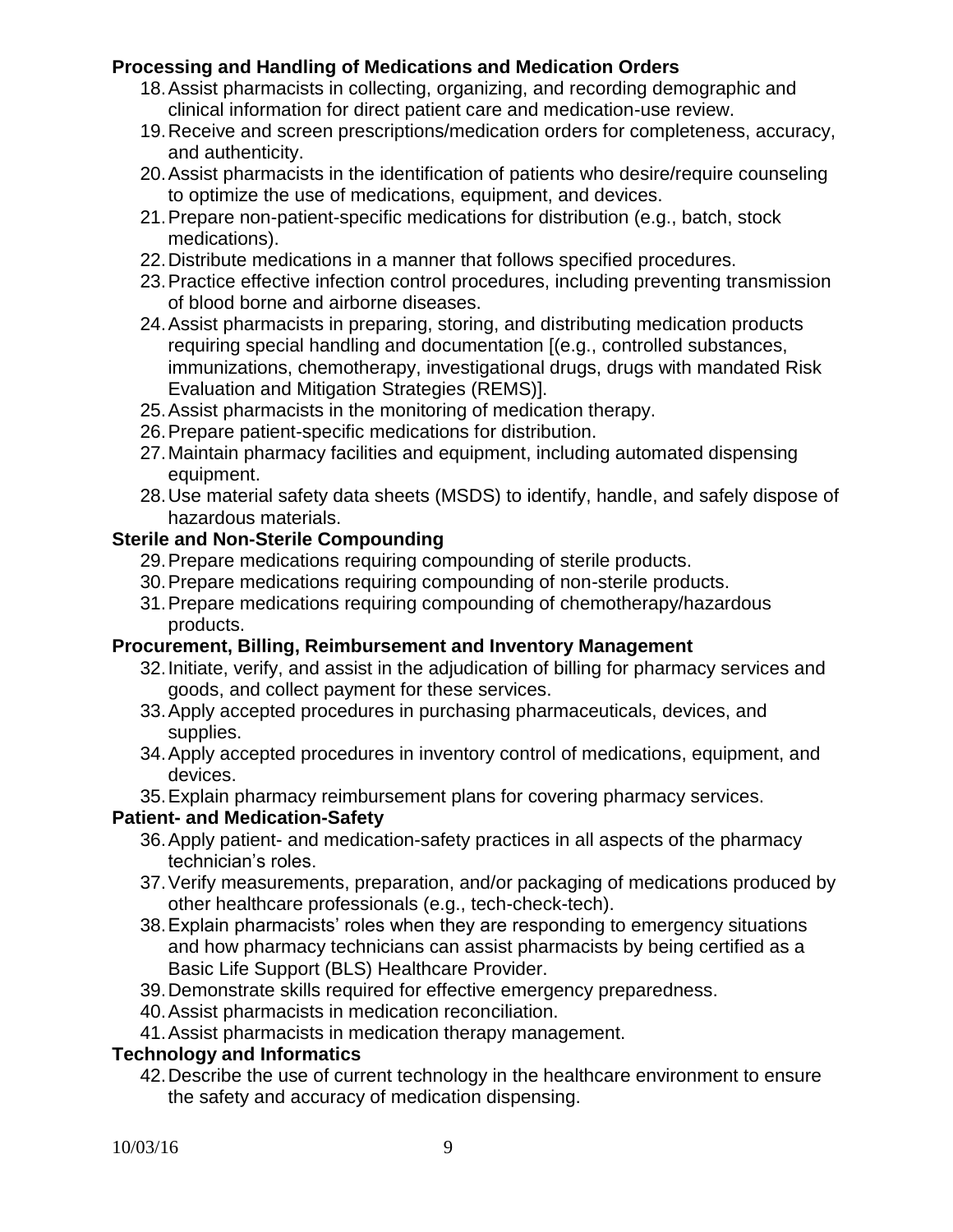#### **Regulatory Issues**

- 43.Compare and contrast the roles of pharmacists and pharmacy technicians in ensuring pharmacy department compliance with professional standards and relevant legal, regulatory, formulary, contractual, and safety requirements.
- 44.Maintain confidentiality of patient information.

#### **Quality Assurance**

- 45.Apply quality assurance practices to pharmaceuticals, durable and non-durable medical equipment, devices, and supplies.
- 46.Explain procedures and communication channels to use in the event of a product recall or shortage, a medication error, or identification of another problem.

#### **Dress Code**

Students are required to conform to the uniform regulations as specified.

- 1. Full uniform is required in clinical settings.
	- Full uniform (scrubs) includes:

Ladies

- a. Uniform Top: (Landau style: 8219; color: Caribbean Blue)
- b. Uniform Pants: (Landau style: 8320; color: Caribbean Blue)
- c. Uniform Jacket (Landau style: 7535; color: White)
- d. Maternity Pants (Cherokee style: 2092; color: Caribbean Blue)
- e. Maternity Top (Cherokee style: 2892; color: Caribbean Blue)
- f. Solid white closed heel and toe leather shoes
- g. Solid white hose or socks
- h. Official *Baton Rouge Community College* name tag

Men

- a. Uniform Top: (Landau style: 7502; color: Caribbean Blue)
- b. Uniform Pants: (Landau style: 7602; color: Caribbean Blue)
- c. Uniform Jacket (Landau style: 7551; color: White)
- d. Solid white closed heel and toe leather shoes
- e. Solid white socks
- f. Official *Baton Rouge Community College* name tag
- 2. In cold weather, a long sleeve white round neck t-shirt may be worn under the uniform top.
- 3. Personal hygiene is expected to be maintained by each student. This includes:
	- a. clean uniform, clean shoes and shoelaces
	- b. neatly groomed hair (hair not extending below the shoulder level)
	- c. long hair must be pulled back and up and held by a neutral color ponytail holder
	- d. men must be cleanly shaven, females should have minimal facial cosmetics
	- e. short, clean, and unpolished natural nails (not to extend beyond the fingertips); no artificial nails allowed at any time
	- f. body art must not be visible while in uniform
	- g. no use of perfumes, colognes, after-shave lotions and other body scents; use of fragrance-free deodorants and oral hygiene is required.
	- h. students who smoke must be free of cigarette odor
	- i. jewelry for women limited to a watch with second hand, wedding and/or engagement ring, one pair of small stud type earrings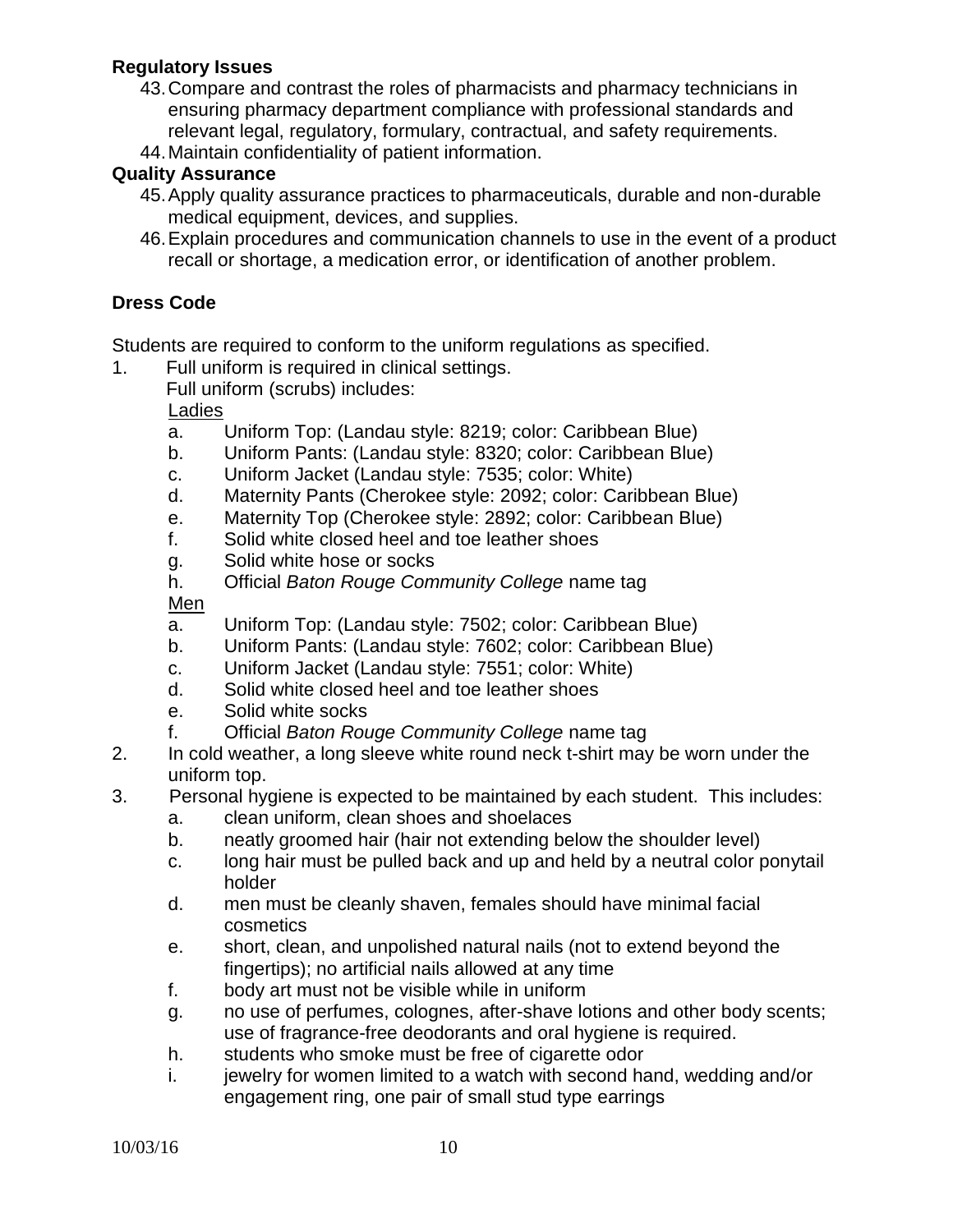- j. jewelry for men limited to a watch with second hand and wedding band; one pair of small stud type earrings, no other jewelry is allowed to be worn in the clinical setting.
- k. no visible body piercings allowed (including tongue piercing)
- 4. Eating is prohibited in the skills lab and client care areas of the clinical settings. Chewing gum is not allowed when in clinical.
- 5. Cell phones and personal electronic devices are to be turned off in the clinical setting.

#### **Change of Health Status**

Students must submit a "Change of Health Status" form (see Appendix) if illness, surgery, hospitalization or pregnancy occurs after entry into clinical Pharmacy Technician courses.

#### **Health Insurance**

It is highly recommended that all students carry personal health insurance coverage. Students are responsible for all health care costs sustained while enrolled in Pharmacy Technician courses.

## **Health Insurance Portability and Accountability Act (HIPAA) of 1996**

Students will abide by the Health Insurance Portability and Accountability Act of 1996 Public Law 104-191 (HIPPA) which protects the privacy and identification of clients in a health care organization.

## **Clinical Safety**

If accidental exposure to blood or body fluid or other potentially infectious material occurs while participating in a scheduled clinical experience the instructor must be notified immediately and subsequently notify the Dean.

The following procedure will be implemented:

- 1. The student, following the clinical agency's policies and procedures, is to report to the nearest emergency room for treatment, initial testing, and care immediately after the incident. The results will be disseminated to the student according to the clinical site's policy.
- 2. The cost of any emergency medical care or treatment shall be the responsibility of the student receiving the care or treatment.
- 3. Although it is highly recommended to seek immediate treatment, the student does have the right to refuse treatment.
- 4. Incident reports are to be filled out to meet both the clinical site's and the College's requirements.
- 5. An incidence report is provided to the Dean.
- 6. The Department of Pharmacy Technician will send a copy of the report to the BRCC risk manager while maintaining confidentiality of the report. The BRCC risk manager may also require additional information and or forms.
- 7. The BRCC risk manager will contact the student as soon as possible following receipt of the incident report.
- 8. The cost of any medical follow-up care or treatment shall be the responsibility of the student.
- 9. In the event that a student administers care to a patient who later in their hospitalization, tests positive for communicable disease, it will be the student's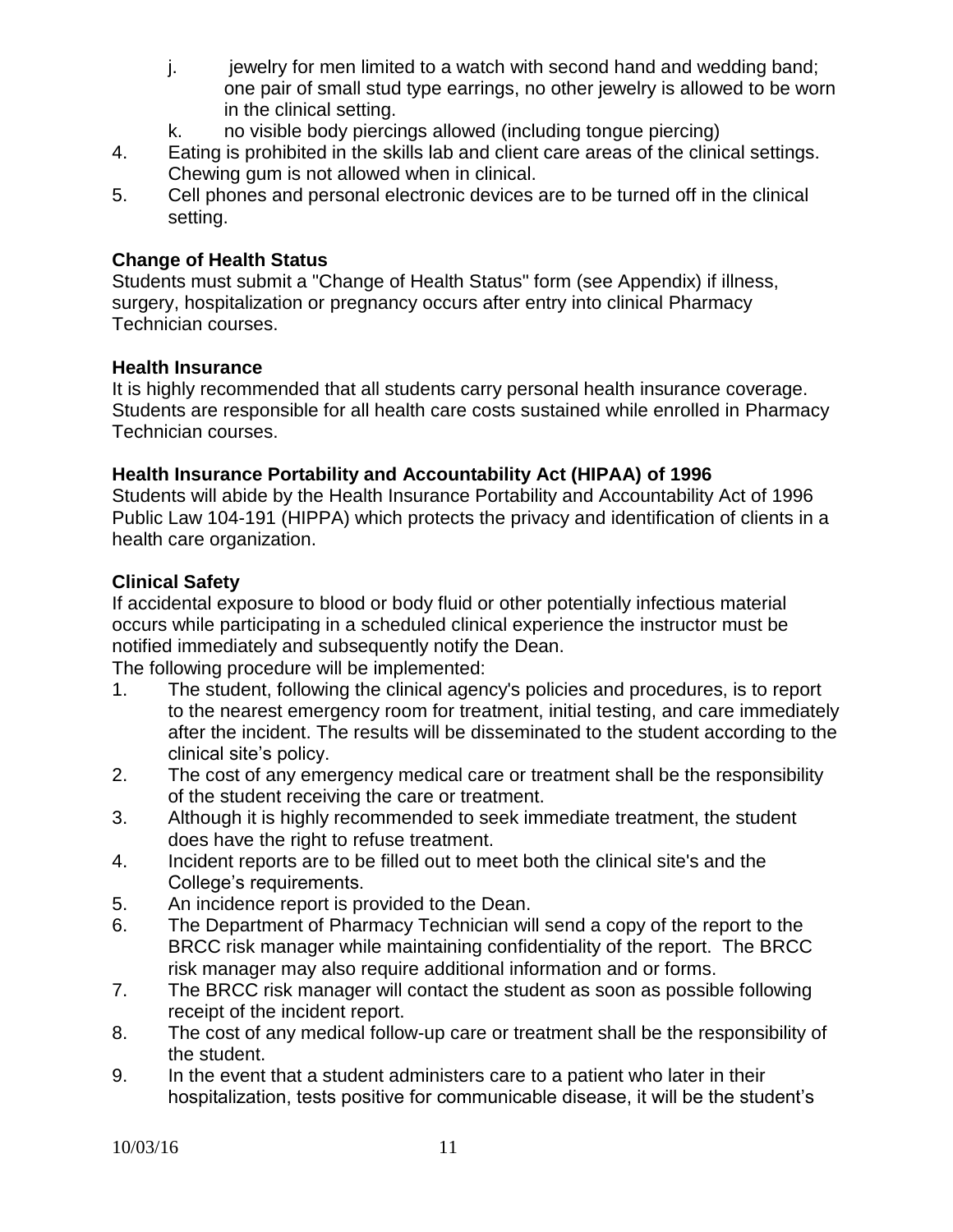responsibility to undergo testing and follow-up as may be recommended by the clinical site.

10. The cost of medical care or treatment shall be the responsibility of the individual receiving the care or treatment.

## **GRADUATION REQUIREMENTS**

To receive the Certificate of Technical Studies in Pharmacy Technician degree the student must:

- 1. Follow the graduation requirement guidelines outlined in the (*BRCC Catalog)*
- 2. Meet the deadlines for graduation applications as posted in the "Academic Calendar" found in the BRCC Catalog and website.
- 3. Pay graduation fees to the Bursar's Office. This fee is good for one year from the time the application is made. College commencement exercises are voluntary. Diplomas are mailed to graduates once all final college work is evaluated.
- 4. Students should anticipate the following expenses:
	- a. Pharmacy Technician Certification Board (PTCB) Exam fees:
	- b. Group composite photo (optional).

## **Pharmacy Technician Certification Board (PTCB) Examination**

Upon completion of the Pharmacy Technician program the graduate may be eligible to apply to the PTCB to take the registry examination. The examination is designed to test the knowledge, skills and abilities essential to the safe and effective practice of the Pharmacy Technician at the entry level. Upon successful completion of these examinations, the graduate becomes registered to practice as a Certified Pharmacy Technician.

## **FACULTY / STUDENT COMMUNICATION**

## **Communication of Changes**

Policies are published and updated as necessary. Changes communicated to students by verbal announcement, written announcement, e-mail, Canvas, and by posting on the Pharmacy Technician program website page.

## **Instructor Conferences**

- 1. Faculty may initiate conferences with students at any time. Instances when a conference may be required include, but are not limited to:
	- a. Failure to attain a "C" or better in any Pharmacy Technician course
	- b. Unsatisfactory clinical progress.
	- c. Violation of the BRCC Student Code of Conduct.
- 2. The student may request a conference during regular office hours, or by appointment.

## **Course Information**

Course syllabi are the primary source of course information. Detailed course syllabi are posted on Canvas and made available to all students. Master course syllabi are available on the college website [\(www.mybrcc.edu\)](http://www.mybrcc.edu/).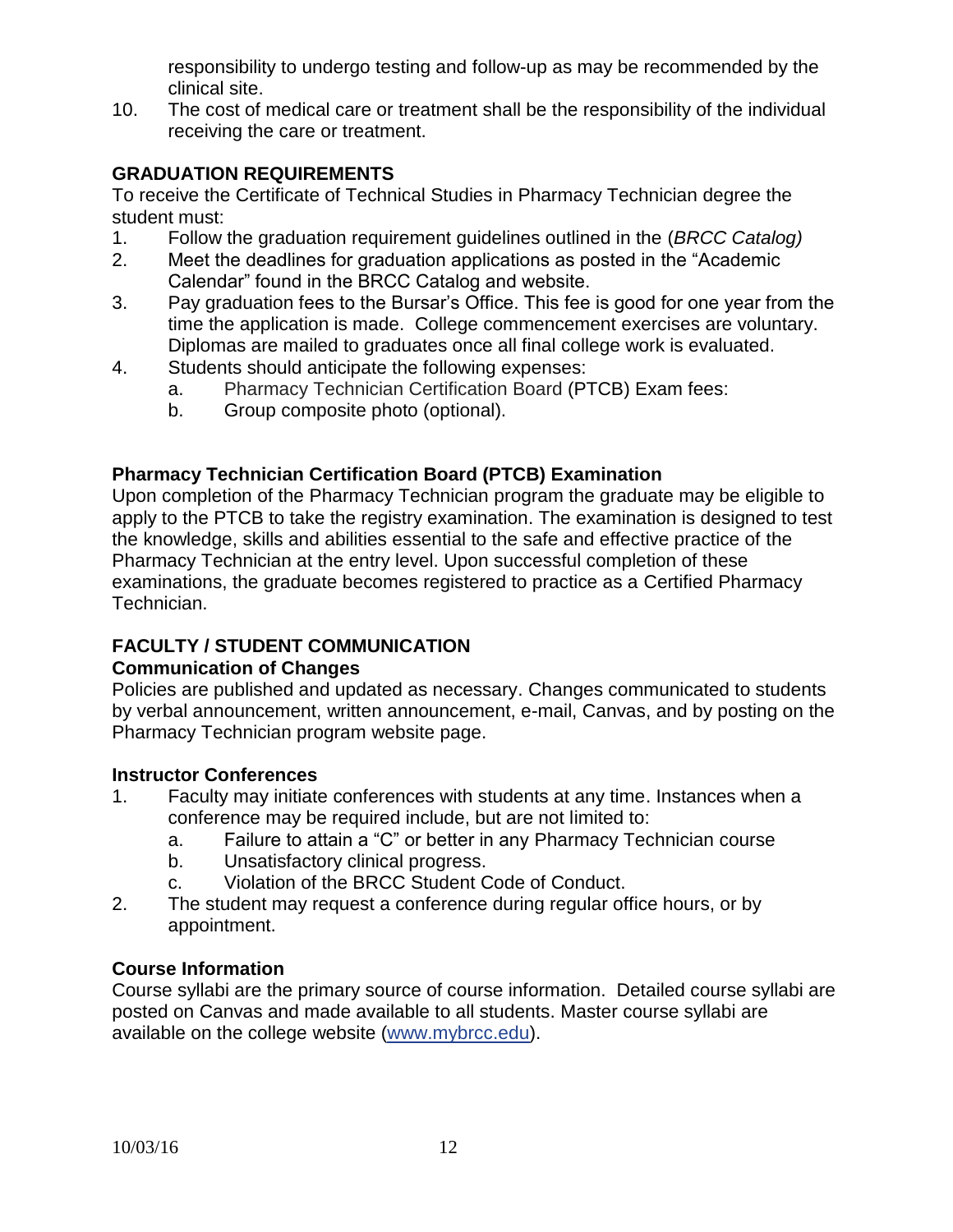### **STUDENT CONDUCT**

#### **Cell Phones and Personal Electronic Devices**

- 1. All personal electronic devices and cell phones must be off during class lectures, lab, and in clinical areas.
- 2. Students may not bring personal electronic devices or cell phones into classrooms on test days. Any student found with a cell phone or any other personal electronic device during testing will be asked to leave the room and will receive a "0" on that exam.

#### **Student Organizations**

Students are encouraged to participate in professional, departmental and college sponsored clubs, organizations, and activities.

#### **STUDENT RESOURCES**

Pharmacy Technician students should refer to the BRCC website (http://www.mybrcc.edu/), the BRCC Student Handbook [http://www.mybrcc.edu/attachments/259\\_brcc\\_stdhandbook10-12a.pdf](http://www.mybrcc.edu/attachments/259_brcc_stdhandbook10-12a.pdf) ), contact the Office of Enrollment Services, or any BRCC counselor for general college information. Baton Rouge Community College provides many student services which include, but are not limited to: Advising and Counseling, Admissions and Records, Computer Facilities, Financial Aid, Library Services and Media Center, Student Programs and Resources (SPAR), and Disability Services.

#### **Advising, Counseling, and Career Services (ACCS)**

Baton Rouge Community Colleges' Counseling, Advising, and Disability Services office, (ACCS), exists to provide services based on the learner's individual needs. Students are empowered to achieve their academic, career, and personal goals via services consistent with ADA recommendations, using academic/career assessments, referrals from BRCC faculty/staff and current ACCS Standard Operating Procedures. As professional academic advisors, licensed professional counselors, and dedicated staff and paraprofessionals, staff exists to empower students to make informed decisions about school, life and work. Academic, personal, and/or vocational services are provided in two basic ways: in response to student request received in person, via telephone or e-mail or initiated by staff in response to data or referral.

#### **Office of Disability Services (ODS)**

The Office of Disability Services (ODS) is committed to providing a variety of support services in compliance with Section 504 of the 1973 Rehabilitation Act, the Americans Disabilities Act. The Office of Disability Services' goals are to empower students, foster independence, promote achievement of career and educational goals, and assist students to discover, develop, and demonstrate full potential and abilities. Services are available to any student with a documented learning, physical or psychological disability. In addition, the Office of Disability Services provides a variety of assisting services which gives the student with special needs and circumstances an equal opportunity to succeed but does not compromise academic standards.

#### **Student Financial Assistance**

Baton Rouge Community College provides financial aid to assist students; the financial aid program includes scholarships, grants, loans, and part-time employment. The

10/03/16 13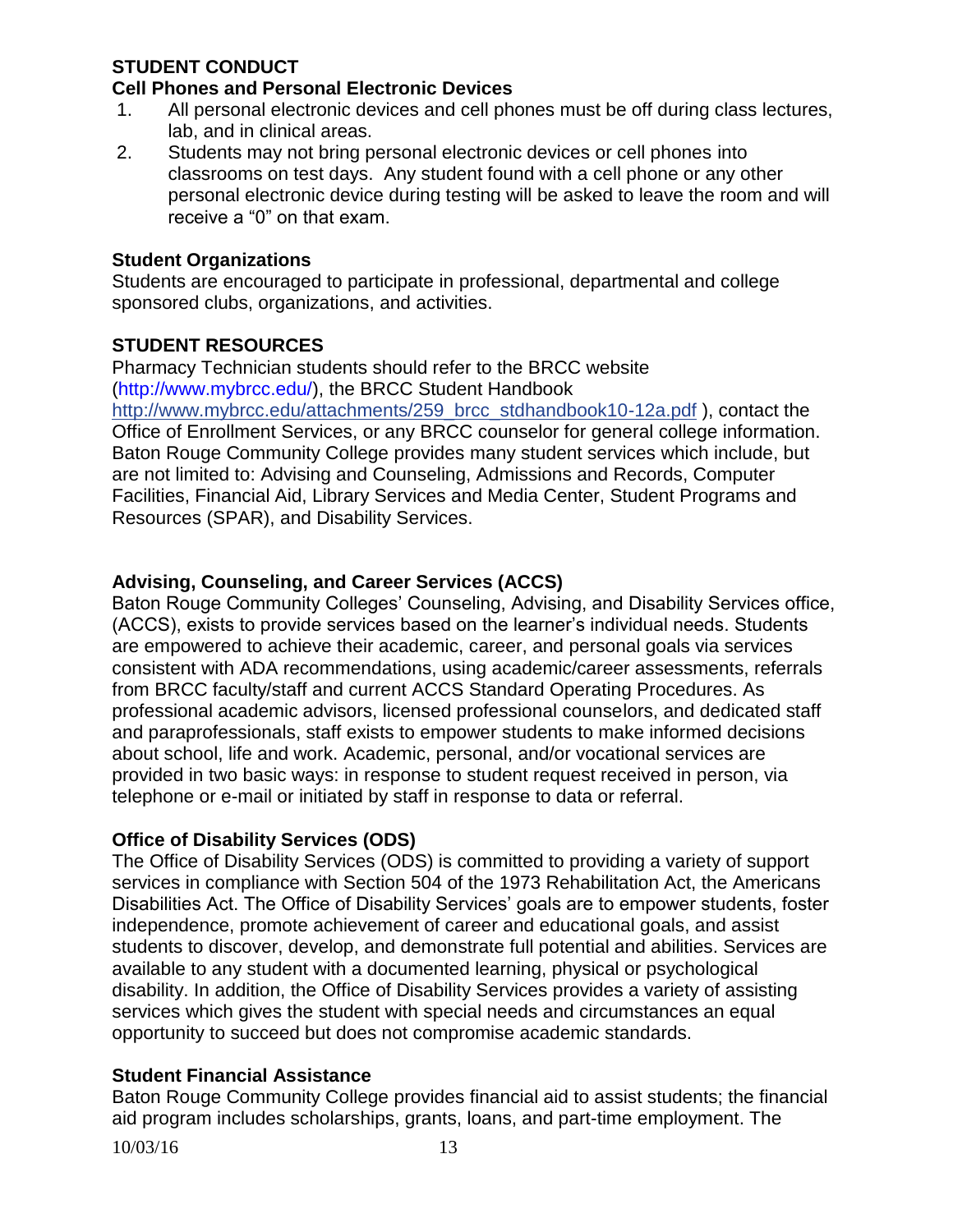college expects students to make a maximum effort to assist them and provide a portion of their college expenses. Students should view financial aid only as a supplement to the financial resources of the applicant. Students must reapply each year for financial aid and mail applications by the posted deadlines (see current BRCC Student Handbook). Please contact the Financial Aid Office for application deadlines.

## **Library Facilities**

The Magnolia Library offers a diverse collection of books, periodicals, videos, and online resources. As a member of [LOUIS: the Louisiana Library Network,](https://sites01.lsu.edu/wp/louis/) we are able to provide access to our [Online Public Access Catalog](http://brcc.louislibraries.org/uhtbin/webcat) (OPAC) as well as to the OPACs of surrounding institutions. Online resources include over 63,000 full-text books available through the EBSCOhost eBook Collection and a variety of [databases](http://www.mybrcc.edu/index.php?option=com_weblinks&view=category&id=74&Itemid=133) to assist students with scholarly research.

The Magnolia Library has open access computers, printers, and copiers available for public use. Tours and bibliographic instruction sessions may be [scheduled,](http://www.mybrcc.edu/attachments/163_BIForm.doc) and may be tailored to meet the needs of classes and individuals. [Virtual](http://www.mybrcc.edu/attachments/155_tourpp.ppt) tours are available to help students locate library resources. The Reference Desk may be contacted for specific borrowing policies, availability, and equipment offered.

It is the student's responsibility to make themselves aware of the borrowing policies, lending terms, the amount of fines and how they are incurred. Details about the library's borrowing policies and fines can be found on the [Library Information LibGuide](http://guides.mybrcc.edu/libraryinfo) page. The library must receive proof that all fines have been paid at the Bursar's Office before students are able to receive grades or register for classes.

## **Testing Center**

- 1. All standardized testing will be conducted at the BRCC Testing Center or a designated computer lab.
- 2. Students are expected to comply with all Testing Center rules and regulations.

## **Computer Access**

- 1. BRCC offers several open computer labs that are available to assist students by providing computer access and technical support. This includes assistance with homework, research, class projects, and other instructional assignments and the computer labs provide printing access for students.
- 2. There are currently over 100 computers available for student use at varying times and locations.

## **POLICIES**

## **ATTENDANCE POLICY**

## **Credit and Clock Hours**

In the Pharmacy Technician program, laboratory contact hours are calculated at a ratio of one (1) credit hour to three (3) laboratory hours (1:3) or one (1) credit hour to four (4) laboratory hours (1:4), and the practicum credit at a ratio of one (1) credit hour to forty five (45) practicum hours (1:45). Lecture is calculated at a ratio of one (1) credit hour per contact hour.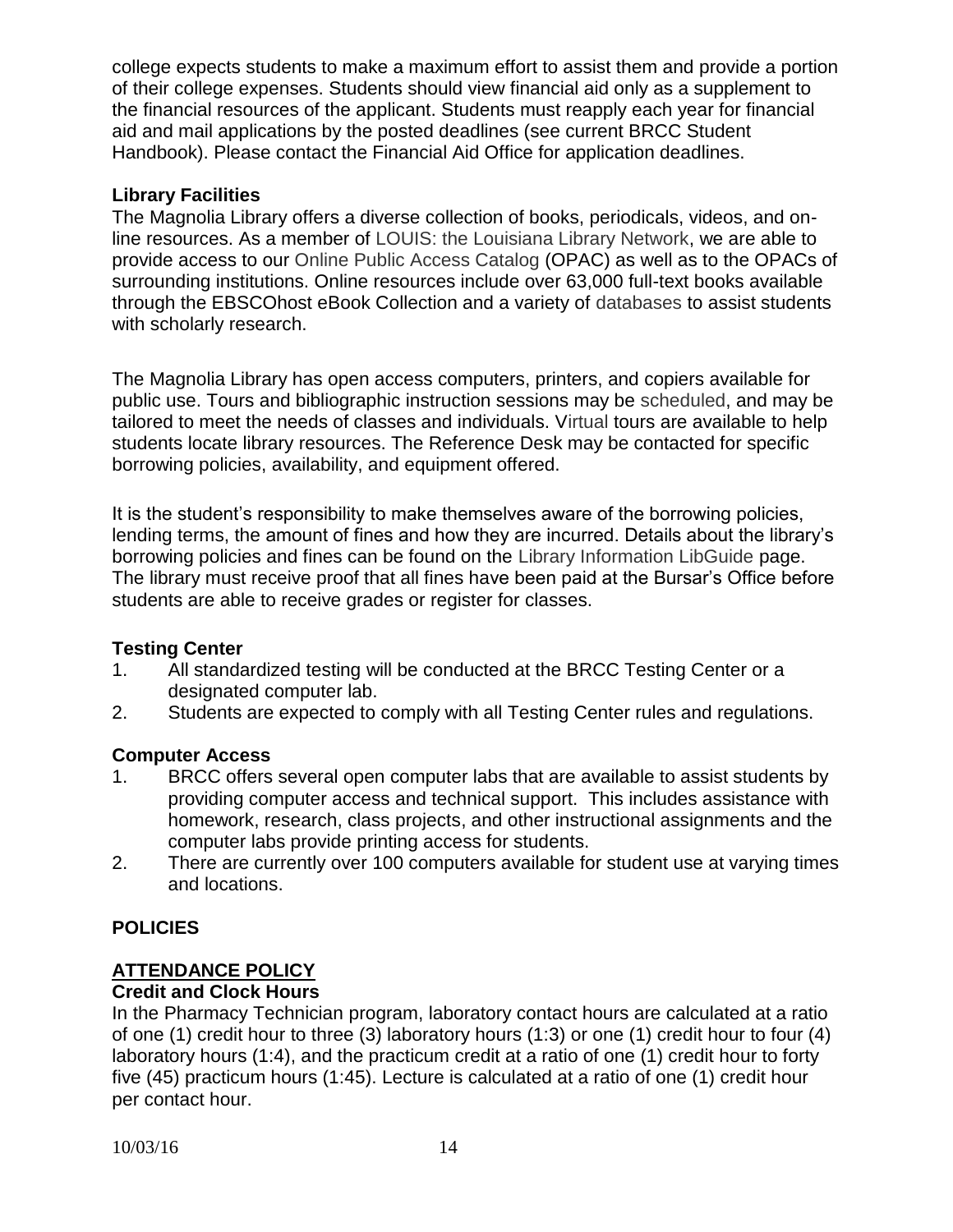#### **Class Attendance**

Attendance will be recorded daily for each class. Regular and prompt class attendance is regarded as a minimal academic obligation. Documentation is required for any absence or tardiness in excess of one hour. Students are advised that employment potential is negatively impacted by a lack of reliable attendance history (*BRCC Catalog)*.

#### **Clinical Attendance**

- 1. The student is expected to attend ALL clinical experiences.
- 2. Clinical absence may compromise a student's ability to meet clinical objectives and lead to an unsatisfactory clinical evaluation. Missed clinical time may be re-scheduled at the discretion of the instructor. Alternate learning methods may also be assigned.
- 3. In the event of an unavoidable clinical absence or delay, the student must:
	- a. Call the clinical instructor before clinical arrival time.
	- b. Call the clinical site supervisor at least 30 minutes before scheduled clinical time.
	- c. Provide appropriate documentation of the unavoidable situation.
	- d. If the student has health problems, or is taking medications for health problems during clinical, he / she must inform the clinical instructor with appropriate documentation.

#### **TESTING AND GRADING POLICY**

#### **Theory Evaluation**

- 1. Students must pass all courses each semester with a grade of "C" or better before progressing to the next semester of courses.
- 2. Methods of evaluation for grade calculation will be explained in each course syllabus.
- 3. Unannounced quizzes may be given at any time during the course. A student arriving late will not be allowed to take the quiz. A missed quiz will not be made up and is recorded as a zero.
- 4. Pharmacy Technician courses may have a comprehensive final examination.
- 5. Desk tops will be cleared of all papers, books, notebooks, carry-bags, food dishes and all electronics. The only acceptable objects on the desk are a writing device, eraser and a sealable beverage. The owner of any other material on the desk top will not be allowed to test, will receive a grade of zero (0), and under such circumstances, will not be allowed to make-up the exam.
- 6. All quizzes, tests and exams are retained according to established policy.
- 8. Grades will be calculated up to 2 decimal points with only one permissible rounding to occur (e.g. 76.78% will be rounded to  $77\%$ ; 76.48% = 76% and will not be rounded to 76.5% and then rounded to 77%).

## **Grading Scale**

The following grading scale will be utilized for all Pharmacy Technician courses:

| $90 - 100$ | А |
|------------|---|
| $80 - 89$  | в |
| $70 - 79$  | С |
| <69        | F |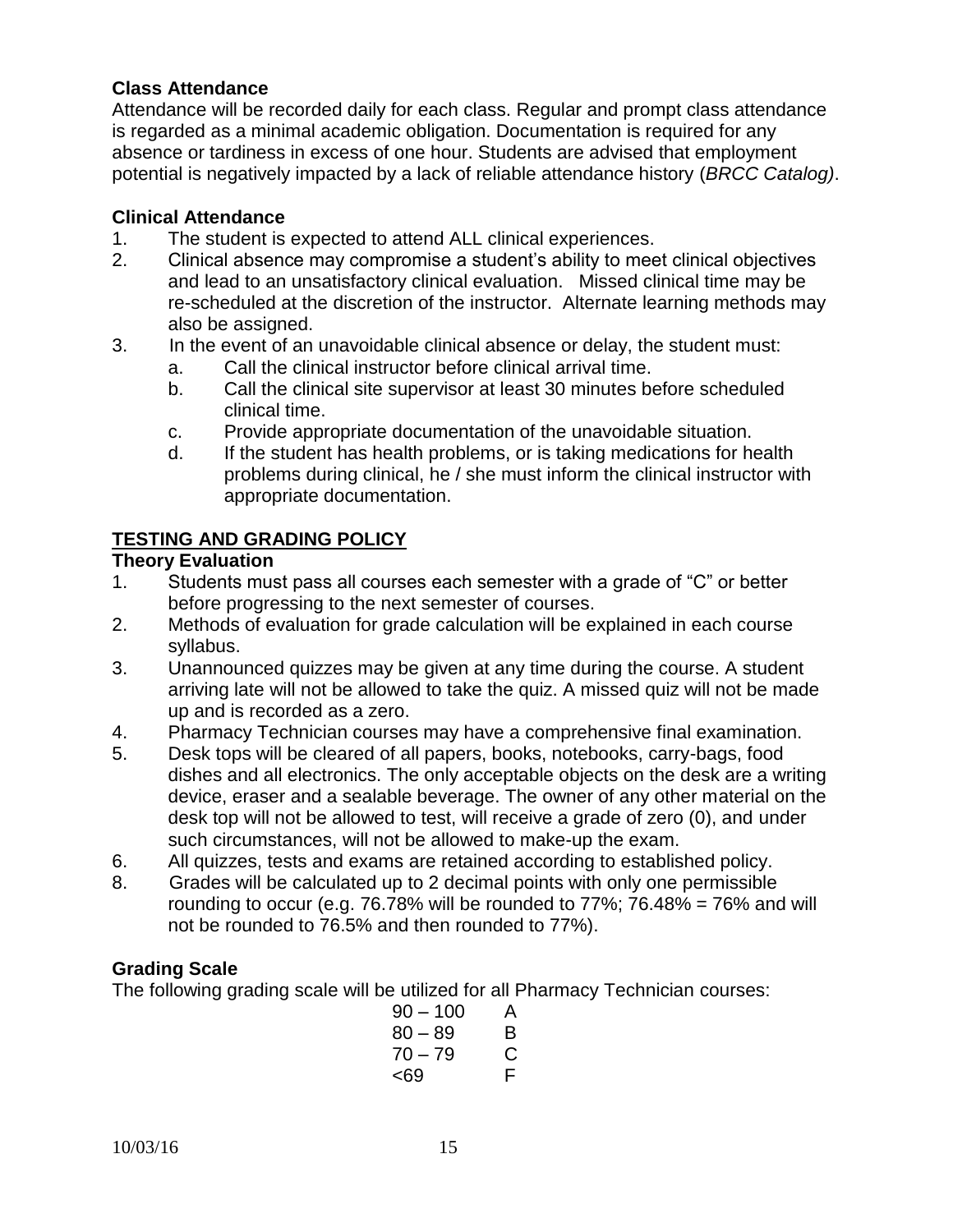### **Posting Grades**

Grades for all examinations will be posted to the student's Canvas account and/or distributed to the student.

### **Test Review**

Test review will occur within two weeks of the day of the exam. During the review, correct answers will be available, and discussion of test items will be permitted. During the review, notebooks, binders, books, and any other documentation tool cannot be in the students' possession. Students must make an appointment with the instructor in order to review the test items within two weeks of the exam date. No review will be conducted after two weeks.

#### **Make-up Examinations**

Students are expected arrive on time for all scheduled course examinations. Only students with excused absences, determined by the course instructor, will be allowed to take a make-up examination. Excuses must be presented to the course instructor prior to the missed examination when possible. True emergencies must be reported in a timely manner. Students who miss an exam without a valid excuse will receive a "0%" for that examination.

#### **Clinical Evaluation**

- 1. Students must receive a grade of "C" or better on the theoretical/didactic component and a grade of "C" or better on the lab or clinical component in order to pass the course.
- 2. Failure in either the theoretical/didactic or lab component, or failure of the clinical component will result in failure of the course.
- 3. Clinical evaluation tools will be used for the clinical component of each course.

#### **Guidelines for Written Work**

- 1. All written work is expected to be neat in appearance.
- 2. Plagiarism is a form of cheating that involves presenting as one's own the ideas or work of another. Students who plagiarize will be subject to the Academic Integrity Policy of BRCC (*BRCC Student Handbook*).
- 3. A list of citations and references must be included in written works when appropriate.

## **College Holidays, Mid-Term and Final Examination Schedules**

(see *BRCC Catalog*) http://www.mybrcc.edu/academics/academic\_affairs/college\_catalog.php

#### **Professional Behavior**

Faculty of Baton Rouge Community College and the Pharmacy Technician program have an academic, legal and ethical responsibility to protect members of the public and the health care community from unsafe or unprofessional practices. Pharmacy Technician students, while representing Baton Rouge Community College at any clinical agency, must conduct themselves in an ethical, professional, and safe manner. Students are expected to assume responsibility for their actions and will be held accountable for them. Students will abide by BRCC and clinical agency policies during each clinical experience. Failure to adhere to program specific policies related to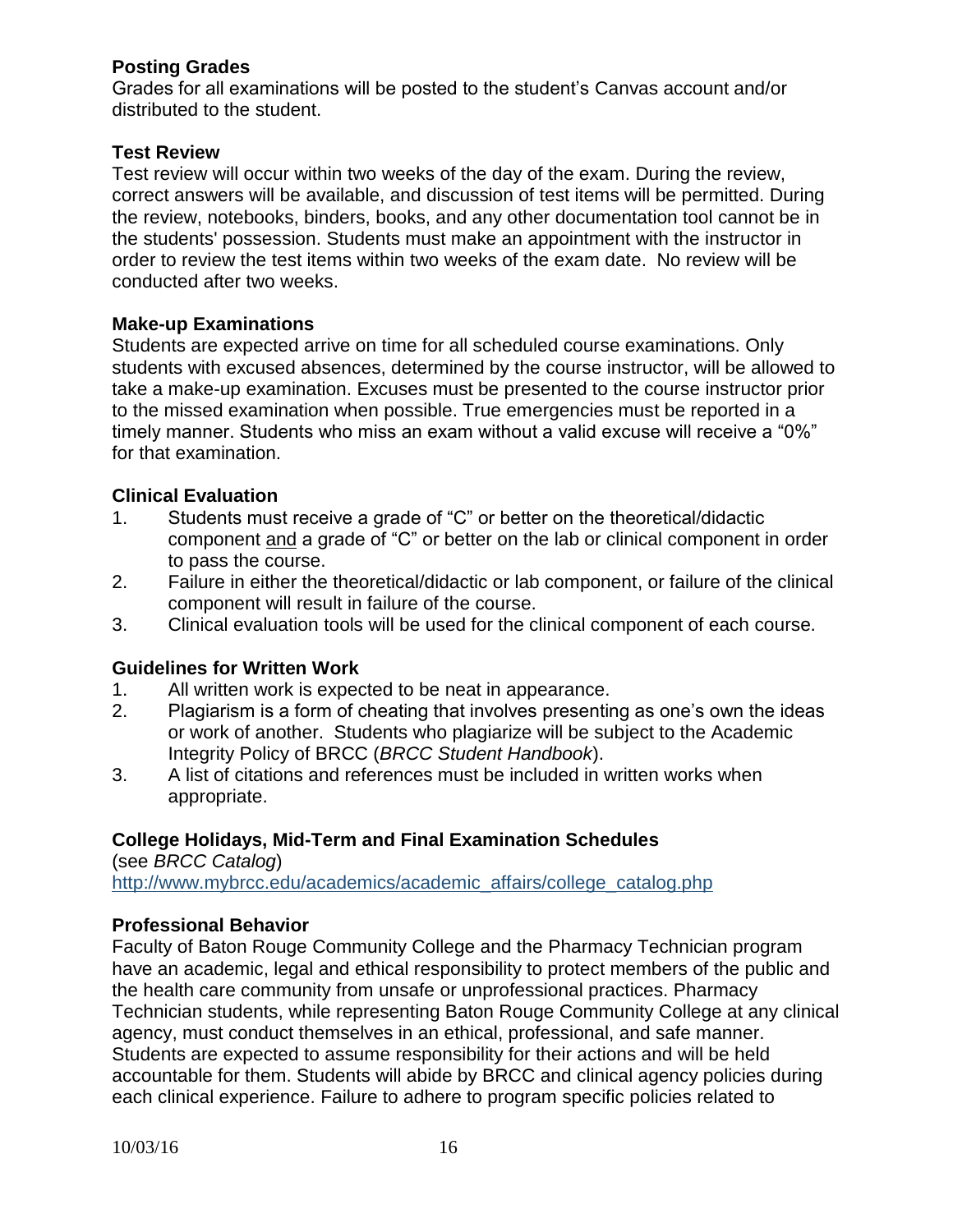professional behavior or safe clinical practice may result in the use of the Progressive Discipline Policy outlined in the Pharmacy Technician Student Handbook.

## **Professional Ethics and Confidentiality**

Students must remember that the information concerning patients is confidential. Students are required to adhere to legal and ethical standards as established by regulatory agencies and professional standards. Failure to comply with the above is cause for immediate dismissal from the program.

#### **Unsafe Clinical / Practicum Practices**

The Pharmacy Technician program identifies safety as a basic human need. A safety need can be identified as physical, biological, and/or emotional in nature. Unsafe clinical/practicum practice shall be deemed to be behavior demonstrated by the student which threatens or violates the physical, biological, or emotional safety of the patient, caregiver, students, staff or self. Unsafe or unprofessional clinical/practicum practice may result in implementation of Progressive Discipline as described below. The following examples serve as guides to these unsafe behaviors, but are not to be considered all-inclusive:

**Physical Safety**: Unsafe behaviors include but are not limited to:

- inappropriate use of equipment
- lack of proper protection of the patient which potentiates injury
- failure to correctly identify patient(s) prior to initiating care
- failure to perform pre-procedure safety checks of equipment or patient status

**Biological Safety:** Unsafe behaviors include but are not limited to:

- performing actions without appropriate supervision
- failure to seek help when needed
- attending clinical while ill

**Emotional Safety:** Unsafe behaviors include but are not limited to:

- threatening or making a patient, caregiver, or bystander fearful
- providing inappropriate or incorrect information
- performing actions without appropriate supervision
- failure to seek help when needed
- evidence of unstable emotional behaviors

**Unprofessional Practice:** Unprofessional behaviors include but are not limited to:

- Verbal or non-verbal language, actions (including but not limited to postings on social media sites), or voice inflections which compromise rapport and working relations with patients, family members, staff, or physicians, may potentially compromise contractual agreements and/or working relations with clinical affiliates, or constitute violations of legal/ethical standards
- Behavior which interferes with or disrupts teaching/learning experiences
- Using or being under the influence of any drug or alcohol that may alter judgment and interfere with safe performance in the clinical or classroom setting
- Breach of confidentiality in any form
- Falsifying data in a patient health record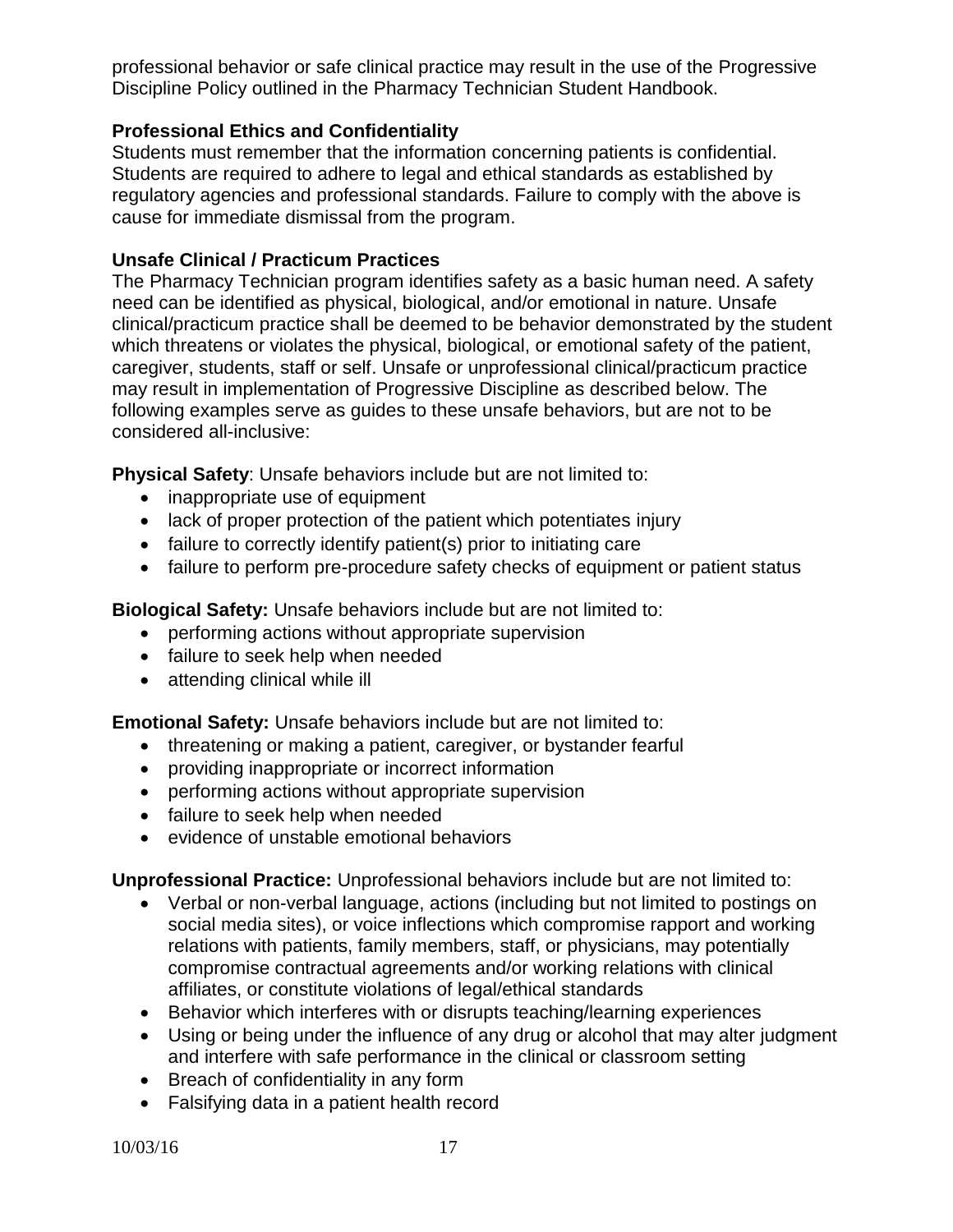- Misrepresenting care given, clinical errors, or any action related to the clinical experience
- Recording, taping, taking pictures in the clinical setting without expressed consent
- Leaving the clinical area without notification of faculty and clinical staff or supervisor

## **Progressive Discipline Procedure**

The faculty is committed to assisting students to be successful in the program. Therefore, Pharmacy Technician students who are not meeting course objectives in class, clinical/practicum or lab will be apprised of their performance status using the progressive discipline process.

## **Step 1: Warning**

The instructor provides the student with a verbal warning or written feedback as to their status. The instructor counsels the student regarding criteria for successful completion of the course and makes recommendations for improvement. Recommendations may include but are not limited to utilization of peer study groups, tutors, computer-assisted instruction, and seeking assistance from BRCC counselors. At the discretion of the instructor and depending on the situation, this step may be skipped and a conference conducted.

## **Step 2: Conference**

The student meets with the instructor in a formal conference to review the performance deficit. A written report will identify specific course/program objectives not met and a remediation plan/contract, including deadlines for completion, to assist the student to correct the deficit and remain in the program and be successful. If at any time the student does not comply with all terms outlined in the conference, the student may be placed on probation or dismissed from the program.

## **Step 3: Probation**

Probation action is implemented for:

- Unsatisfactory didactic or clinical performance
- Unsatisfactory didactic or clinical attendance and punctuality
- Inability to maintain physical and mental health necessary to function in the program
- Unethical, unprofessional behavior, and/or unsafe clinical practice
- Refusal to participate with a procedure
- Unsafe or unprofessional clinical practice that compromises patient or staff safety
- Behavior which compromises clinical affiliations
- Failure to comply with all terms outlined in the conference report

Probation is a period in which the student must improve or be dismissed from the program. The student will meet with the instructor and/or program director. The student and faculty will review and sign documentation describing expectations that must be followed during the probationary period.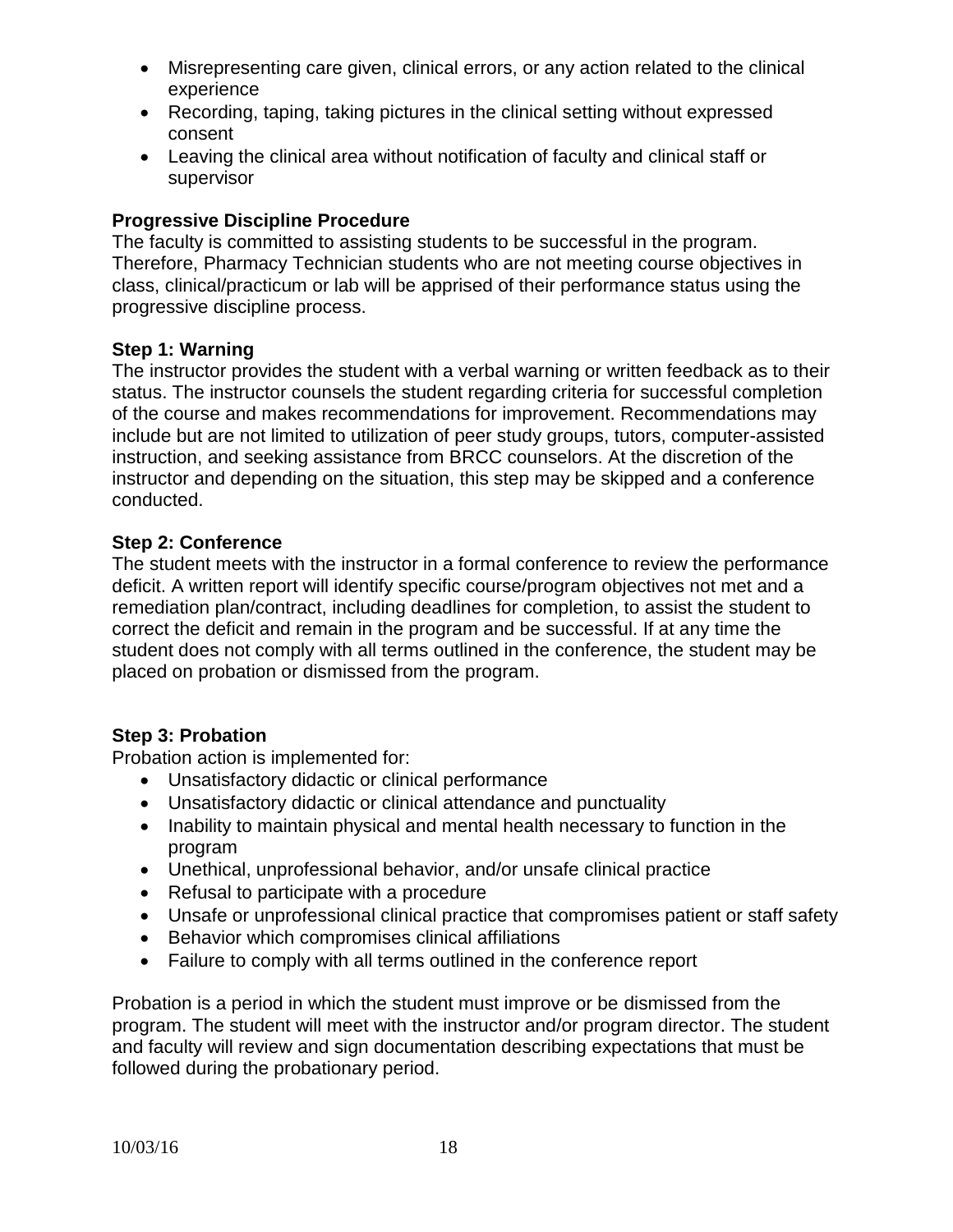#### **Step 4: Dismissal**

If at any time during the probation period, the student fails to meet any of the conditions of probation contract, the student may be dismissed from the program. Accordingly, if at the end of the probation period the student has not met the criteria for satisfactory performance as outlined in the probation contract, the student will be dismissed from the program.

A student who is placed on probation for unsafe or unprofessional conduct may be dismissed for subsequent safety or professional conduct violations at any time during the program.

Some situations do not allow for the progressive discipline process due to the severity of nature or the timing of the occurrence. Incidents of this nature may require the student to be immediately placed on probation or dismissed from the program.

Examples of these include, but are not limited to:

- Violations of patient confidentiality
- Academic dishonesty
- Falsification of documentation
- Unprofessional behavior/unsafe behavior that seriously jeopardizes patient, student, staff, or preceptor safety
- Unprofessional behavior that seriously jeopardizes clinical affiliations.

## **RETENTION, PROGRESSION, DISMISSAL POLICY**

#### **Retention, Progression**

In order to progress and be retained in the Pharmacy Technician program, the student must meet the following criteria:

- 1. Maintain a minimum GPA of 2.0 in all pre and co-requisite courses outlined in the Pharmacy Technician curriculum. Failure to achieve a "C" or better in any required course in the program will delay progression.
- 2. Achieve a minimum grade of 70% in all coursework and clinical evaluations. A failing clinical grade will result in failure of the course.
- 3. Maintain clinical sites' requirements to include but not limited to: CPR certification, annual TB test, and health status documentation.
- 4. A student will be dismissed from the Pharmacy Technician program after:
	- a. Two unsuccessful attempts to pass the same Pharmacy Technician course. This includes withdrawal or failure (W, or F).
	- b. Failure in any two Pharmacy Technician courses (W, or F).

## **Dismissal**

Students may be dismissed from the Pharmacy Technician program due to a breach in the following codes / policies:

1. BRCC Student Conduct Code and Student Regulations and Rules of Conduct, BRCC Academic Integrity Policy, Pharmacy Technician program policies (*BRCC* 

*Student Handbook; Pharmacy Technician Program Student Handbook*).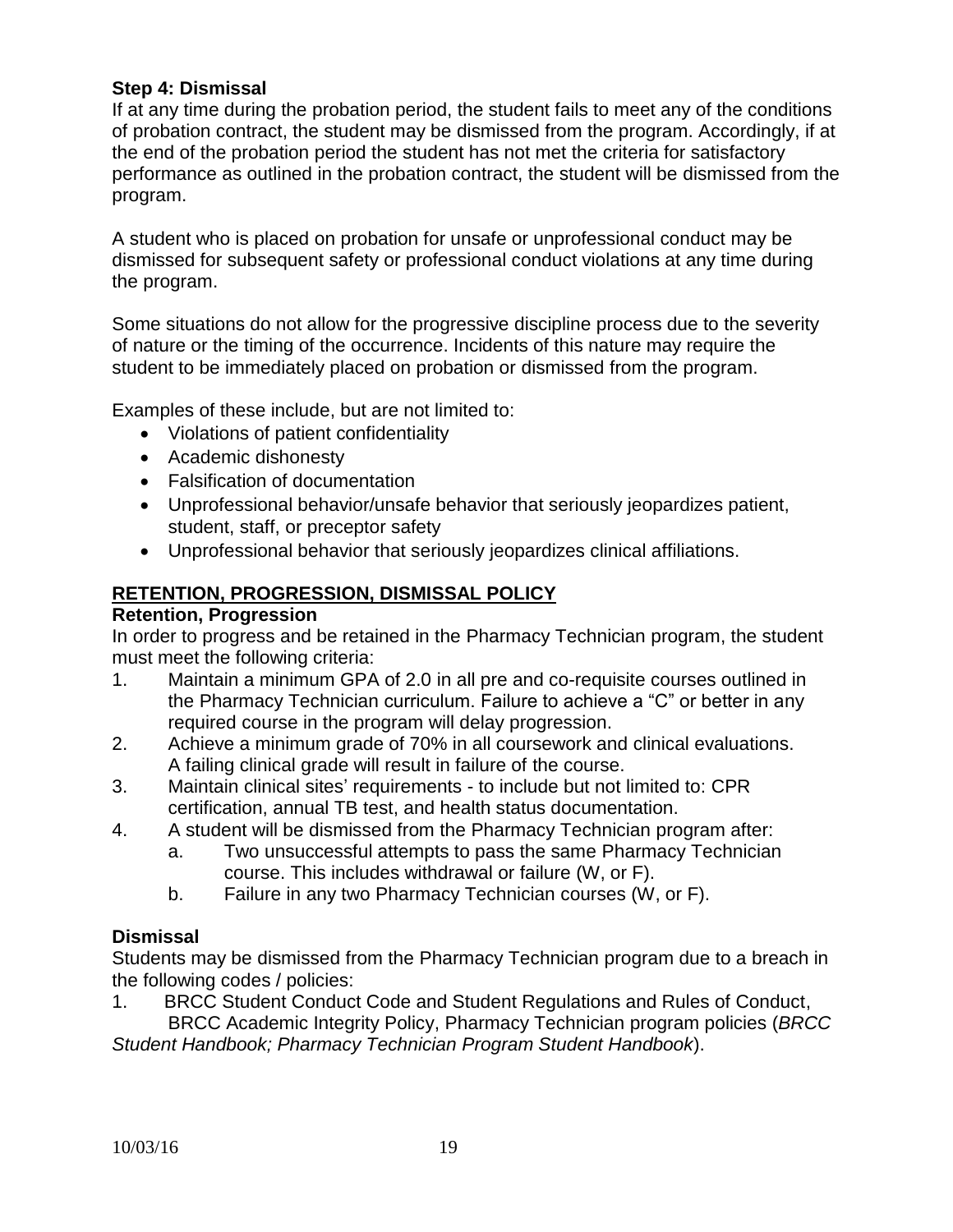## **Readmission**

Students who withdraw or fail a Pharmacy Technician course will not automatically be accepted into the next class. Students who wish to return will be considered for readmission based upon availability of faculty resources, clinical resources, available seats in the course, and academic standing of the student.

1. The student should submit an "Intent to Return" form to the Pharmacy Technician program director (see Appendix 5). Submission of the form does not guarantee automatic re-admission into the program.

## **Appeal Process**

Students who wish to appeal the Retention, Progression, Dismissal policy must follow the guidelines provided below:

- 1. The appeal must be submitted within ten working days after the end of the semester in which the grade was received.
- 2. Once received, the Pharmacy Technician faculty and Department Chair of Allied Health will meet and provide a response to the appeal within five working days.
- 3. Decisions of the faculty and Department Chair of Allied Health may be appealed to the Dean of Nursing and Allied Health.

## **SUBSTANCE ABUSE AND DRUG TESTING POLICY**

## **Substance Abuse**

The well-being of patients and clients cared for by our students is of primary concern. The Pharmacy Technician program has adopted a substance abuse testing program wherein a student who is participating in clinical courses can be tested randomly and for cause when there is reasonable suspicion that the student is under the influence of alcohol and/or drugs. Clinical affiliates require a preliminary drug screening prior to clinical practice in their facility.

Students will be recommended for random drug testing by their clinical instructor at the expense of the student in situations to include, but not limited to:

- 1. Observable indication of actual use or impairment such as slurred speech, lack of coordination, incoherency, marijuana or alcohol odors.
- 2. Possession of drugs, apparent paraphernalia or alcoholic beverages.
- 3. Abnormal or erratic behaviors such as sudden outbursts, mood swings, hostility or unusual anxiety that suggests possible drug use or alcohol misuse.

## **Substance Abuse Testing Procedure**

- 1. Document student's behavior. Confer with program director. If the program director is the faculty member concerned about the student's behavior or if the program director is unavailable, confer with the Department Chair or Dean.
- 2. The student must report to approved testing facility within one (1) hour. If they are at an off campus facility two (2) hours may be acceptable.
- 3. The student will incur the cost of transportation to the testing facility. If the student is deemed incapable of driving, the student's emergency contact will be notified.
- 4. If the student refuses to consent to drug screening, the student will be recommended for dismissal from the Pharmacy Technician program.
- 5. The student will be excluded from all clinical activities pending test results.

10/03/16 20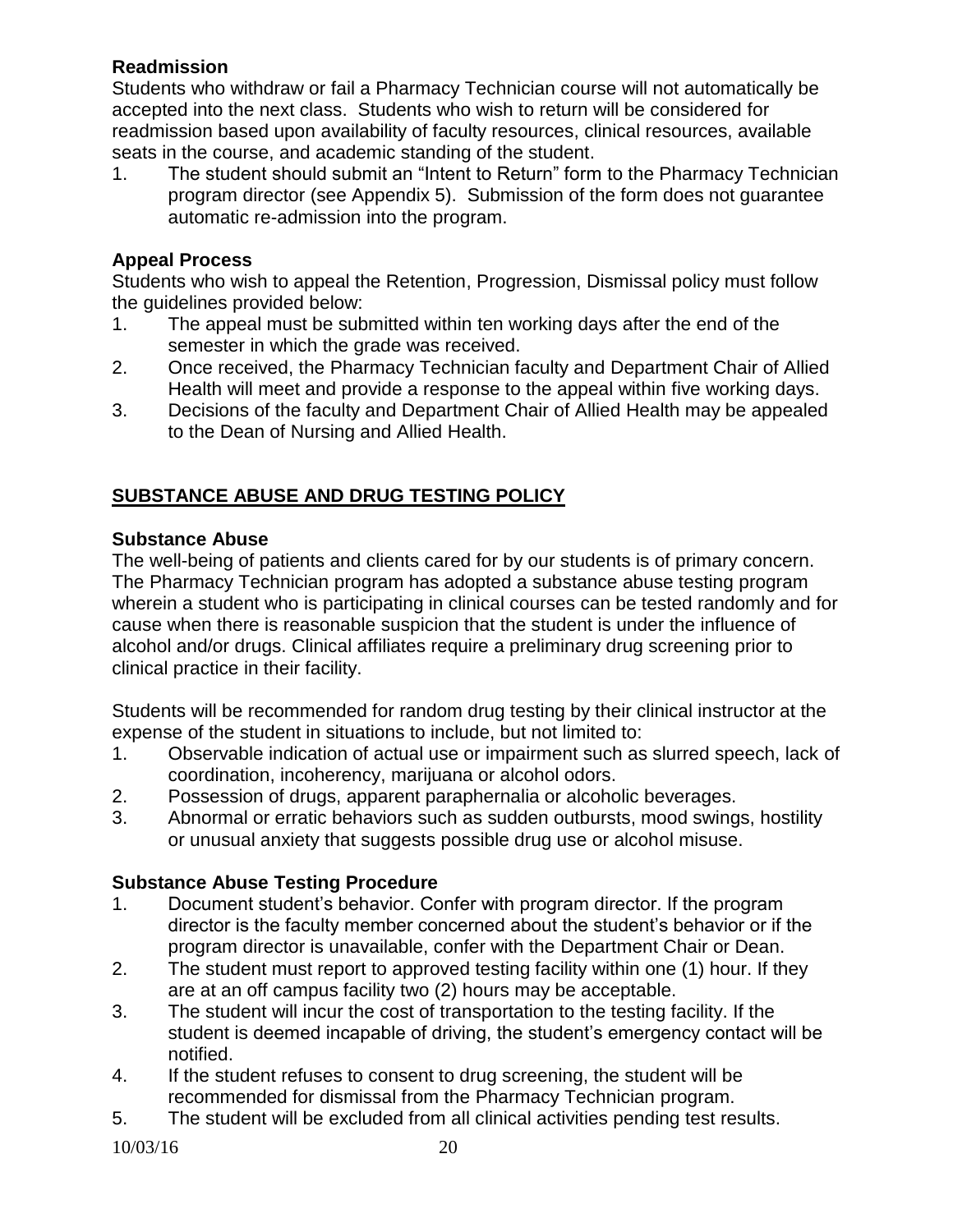- 6. Drug test findings will be interpreted by the designated testing facility and results will be sent to the program director where they will be kept confidential.
- 7. All positive drug tests will be reviewed by the program director and division administrators. During the review process the student will have the opportunity to:
	- a. Explain the cause of the positive drug screen.
	- b. Provide the name of the physician authorizing any prescription medications.
- 8. If the drug screen is negative, the student will be immediately reinstated in clinical by the program director and will be provided an opportunity to make up any missed work. The student will be subject to all other objectives related to safe behavior and care of clients.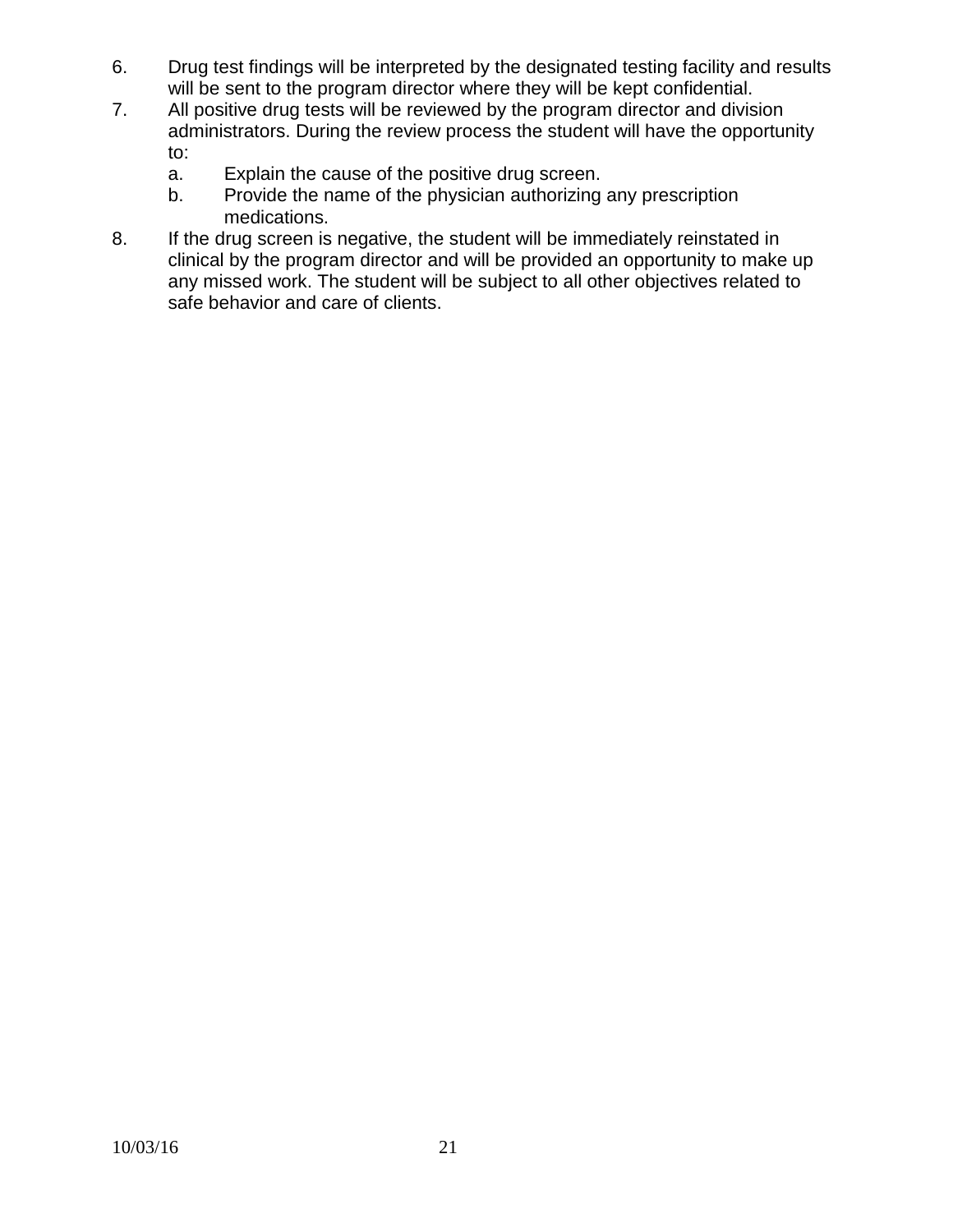## **APPENDICES**

(The rest of this page left intentionally blank)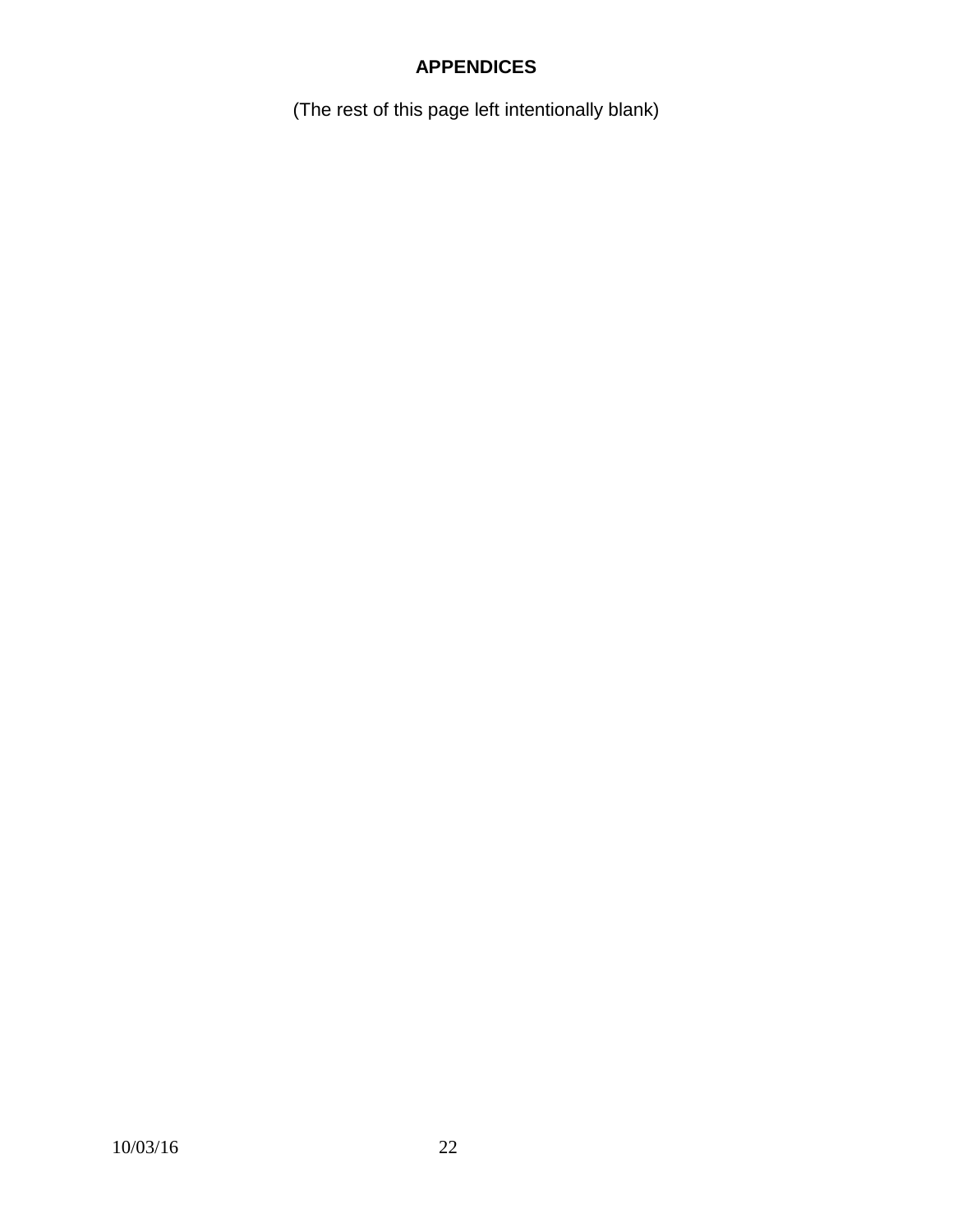#### **BRCC PHARMACY TECHNICIAN CERTIFICATE OF TECHNICAL STUDIES PROGRAM**

#### **CORE PERFORMANCE STANDARDS**

Pharmacy Technician is a practice discipline with cognitive, sensory, affective, and psychomotor performance requirements. Based on these requirements the following list of "Core Performance Standards" has been developed. Each standard has an example of an activity or activities, which a student will be required to perform while enrolled in the Pharmacy Technician Program. These standards are a part of each Pharmacy Technician course and of the professional role expectation of a Pharmacy Technician.

| <b>CRITERIA</b>          | <b>STANDARD</b>                                                                                                              | <b>EXAMPLES OF NECESSARY ACTIVITIES</b>                                                                                                                                                                                                                                                                                                                                                                                                                                                                                                                                                                                                      |  |  |
|--------------------------|------------------------------------------------------------------------------------------------------------------------------|----------------------------------------------------------------------------------------------------------------------------------------------------------------------------------------------------------------------------------------------------------------------------------------------------------------------------------------------------------------------------------------------------------------------------------------------------------------------------------------------------------------------------------------------------------------------------------------------------------------------------------------------|--|--|
|                          |                                                                                                                              | (NOT ALL INCLUSIVE)                                                                                                                                                                                                                                                                                                                                                                                                                                                                                                                                                                                                                          |  |  |
| <b>CRITICAL THINKING</b> | Critical thinking ability sufficient for safe clinical<br>judgment.                                                          | Identify cause-effect relationships in clinical situations.<br>$\bullet$<br>Evaluate prescriptions to ascertain that they contain proper<br>$\bullet$<br>identification.<br>Assess patient's condition and needs from a distance of at least 20<br>feet.<br>Initiate proper emergency care protocols, including CPR,                                                                                                                                                                                                                                                                                                                         |  |  |
|                          | Interpersonal abilities sufficient to interact with                                                                          | based on assessment data.                                                                                                                                                                                                                                                                                                                                                                                                                                                                                                                                                                                                                    |  |  |
| <b>INTERPERSONAL</b>     | individuals, families, and groups from a variety of<br>social, emotional, cultural, and intellectual<br>backgrounds.         | Establish rapport with patients, families, and colleagues.<br>$\bullet$<br>Display compassion, empathy and concern for others<br>$\bullet$<br>Demonstrate a high degree of patience.<br>$\bullet$<br>Work with other healthcare providers in stressful situations<br>$\bullet$                                                                                                                                                                                                                                                                                                                                                               |  |  |
| <b>COMMUNICATION</b>     | Communication abilities sufficient for interaction<br>with others in verbal and written form.                                | Communicate in English to the patient in order to: converse, instruct<br>$\bullet$<br>the patient, relieve anxiety, gain their cooperation during<br>procedures, understand the patient when communicating symptoms<br>of a medical emergency.<br>Read the patient's medical chart and/or physician's orders.<br>$\bullet$<br>Legibly write patient history.<br>٠<br>Documents own actions and patient responses as indicated.<br>$\bullet$                                                                                                                                                                                                  |  |  |
| <b>MOBILITY</b>          | Physical abilities sufficient to move from room to<br>room and maneuver in small spaces.                                     | Assist all patients, according to individual needs and abilities<br>$\bullet$<br>Be able to push, pull, and lift 40 pounds.<br>$\bullet$<br>Push a stretcher, wheelchair or other transportation device without<br>$\bullet$<br>injury to self, patient, or others.                                                                                                                                                                                                                                                                                                                                                                          |  |  |
| <b>MOTOR SKILLS</b>      | Gross and fine motor abilities sufficient to provide<br>safe and effective care.                                             | Ability to maintain prolonged arm positions necessary for working.<br>$\bullet$<br>Accurately draw up sterile contrast media and other solutions<br>$\bullet$<br>without contaminating the syringe and/or needle, etc.<br>Physically be able to administer emergency care including<br>$\bullet$<br>performing CPR.<br>Be able to stand for periods as long as 2 hours and to walk a<br>distance of 2 miles during a normal work day.<br>Ability to seize, grasp, grip, hold, turn, or otherwise work with<br>hands.<br>Work fingers to manipulate switches, dials, and other equipment<br>controls<br>Input data into computer<br>$\bullet$ |  |  |
| <b>HEARING</b>           | Auditory abilities sufficient to monitor and assess<br>patient needs, and to provide a safe environment.                     | Hear a patient talk in a normal tone from a distance of 20 feet.<br>$\bullet$<br>$\bullet$<br>Hear monitor alarm, emergency signals, and cries for help.                                                                                                                                                                                                                                                                                                                                                                                                                                                                                     |  |  |
| <b>VISUAL</b>            | Visual ability sufficient for observation and<br>Assessment necessary in the operation of<br>equipment and care of patients. | Observe the patient in order to assess the patient's condition and/or<br>$\bullet$<br>needs from a distance of, at least, 20 feet.<br>Can see numbers, letters, calibrations, etc. of varying sizes located<br>$\bullet$<br>on equipment utilized by a pharmacy technician.                                                                                                                                                                                                                                                                                                                                                                  |  |  |
| <b>TACTILE</b>           | Tactile ability sufficient for patient assessment<br>and operation of equipment.                                             | Perform palpation, tactile assessment, and manipulation of body<br>$\bullet$<br>parts to insure proper body placement and alignment.<br>Manipulate dials, buttons, and switches.<br>$\bullet$                                                                                                                                                                                                                                                                                                                                                                                                                                                |  |  |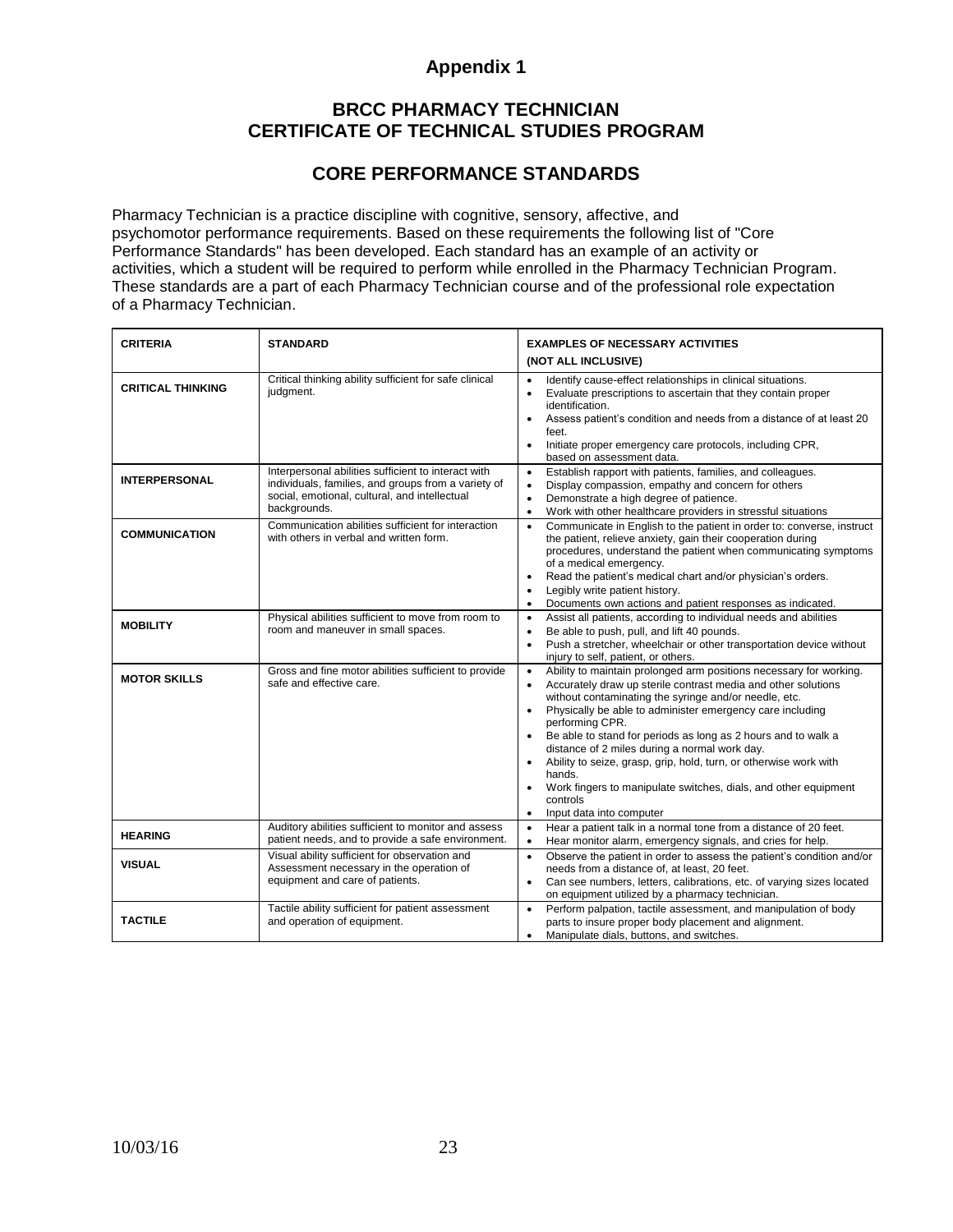#### **BRCC PHARMACY TECHNICIAN CERTIFICATE OF TECHNICAL STUDIES PROGRAM**

## **UNSATISFACTORY CLINICAL PERFORMANCE**

|                                         | (Incident) |
|-----------------------------------------|------------|
| <b>Description of Incident/Problem:</b> |            |
|                                         |            |
|                                         |            |
| <b>Assessment data:</b>                 |            |
|                                         |            |
|                                         |            |
| <b>Student's Response:</b>              |            |
|                                         |            |
|                                         |            |
|                                         |            |
| <b>Evaluation of Action Plan:</b>       |            |
|                                         |            |
|                                         |            |
|                                         |            |
|                                         |            |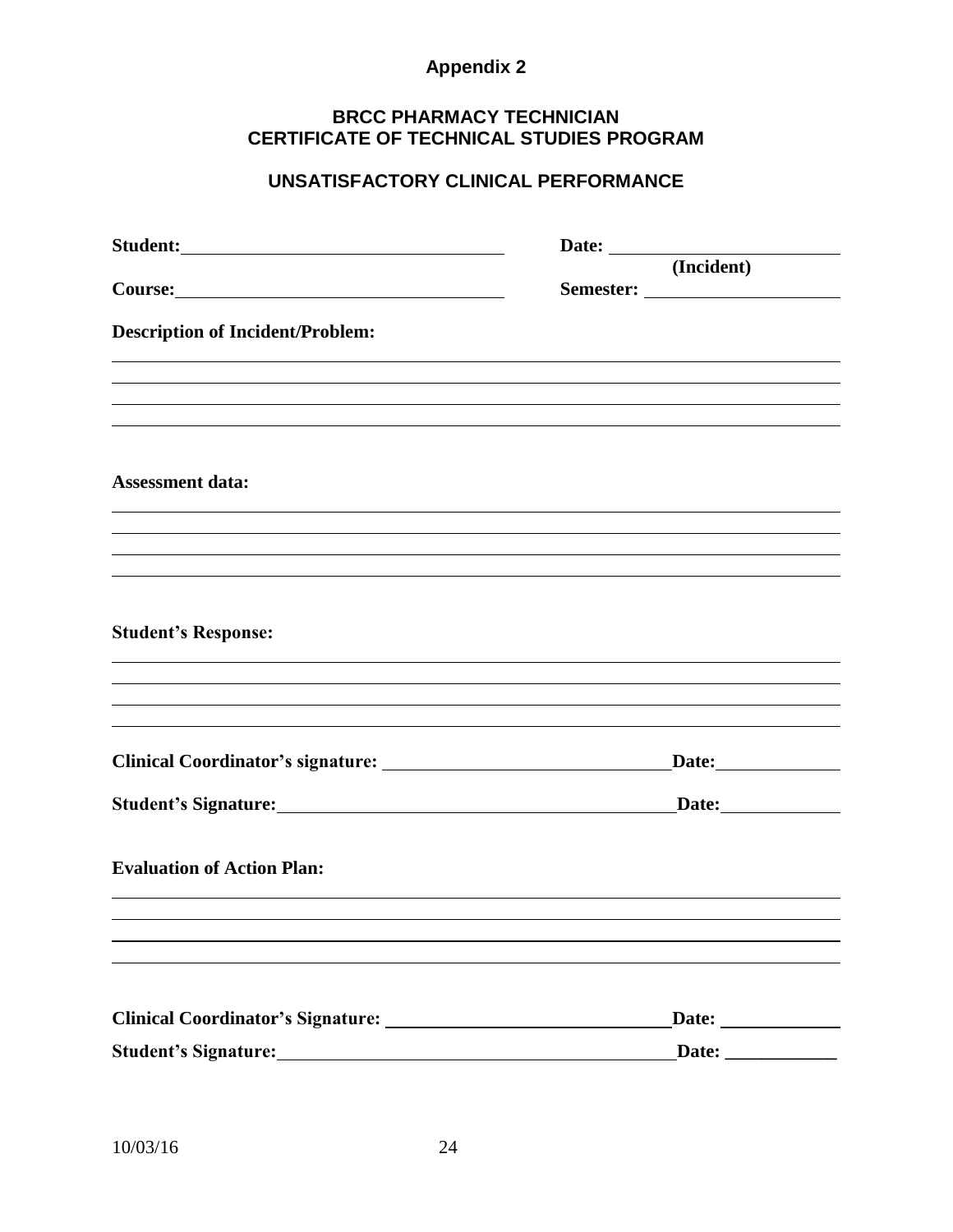#### **BRCC PHARMACY TECHNICIAN CERTIFICATE OF TECHNICAL STUDIES PROGRAM**

#### **CHANGE OF HEALTH STATUS FORM**

 Any change in health status while enrolled in a Pharmacy Technician course must be reported to the program director. Medical clearance from a healthcare provider is required to continue class and clinical coursework. It is the right of the program director and / or clinical coordinator to determine if a student demonstrates the ability to achieve course and clinical objectives, and provide safe patient care.

| TO BE COMPLETED BY STUDENT                                                                                                                                                                                                                                                                                                                                                                                                                                                                                                                                                     |                                    |                                               |  |
|--------------------------------------------------------------------------------------------------------------------------------------------------------------------------------------------------------------------------------------------------------------------------------------------------------------------------------------------------------------------------------------------------------------------------------------------------------------------------------------------------------------------------------------------------------------------------------|------------------------------------|-----------------------------------------------|--|
| <b>Student Last Name</b>                                                                                                                                                                                                                                                                                                                                                                                                                                                                                                                                                       | <b>First Name</b>                  | Middle Name                                   |  |
| Banner#                                                                                                                                                                                                                                                                                                                                                                                                                                                                                                                                                                        | Date of Birth (Month / Day / Year) | $\square$ Female<br>Gender:<br>$\square$ Male |  |
| <b>Mailing Address</b>                                                                                                                                                                                                                                                                                                                                                                                                                                                                                                                                                         | City / State                       | Zip Code                                      |  |
| E-Mail Address                                                                                                                                                                                                                                                                                                                                                                                                                                                                                                                                                                 | Home Phone Number (<br>$\lambda$   | Cell Phone Number (<br>$\lambda$              |  |
| Phone Number (<br>Emergency Contact (Name / Relationship)<br>$\lambda$                                                                                                                                                                                                                                                                                                                                                                                                                                                                                                         |                                    |                                               |  |
| Describe change in health status (Diagnosis)                                                                                                                                                                                                                                                                                                                                                                                                                                                                                                                                   |                                    |                                               |  |
| Are you taking any medications? □ Yes □ No<br>If yes, list Medication (Name, Dosage and Frequency)                                                                                                                                                                                                                                                                                                                                                                                                                                                                             |                                    |                                               |  |
| I understand it is my responsibility throughout the program of study to inform my course coordinator and clinical instructor(s) of any<br>change in my health status. I understand that this disclosure is necessary to protect my health and well-being, as well as, the health<br>and well-being of patients for whom I may provide care. I acknowledge that the information contained in this form is accurate,<br>current and complete. I am aware that falsification of any health information is sufficient cause for dismissal from the Pharmacy<br>Technician program. |                                    |                                               |  |
| Student Signature                                                                                                                                                                                                                                                                                                                                                                                                                                                                                                                                                              | Date:                              |                                               |  |
|                                                                                                                                                                                                                                                                                                                                                                                                                                                                                                                                                                                |                                    |                                               |  |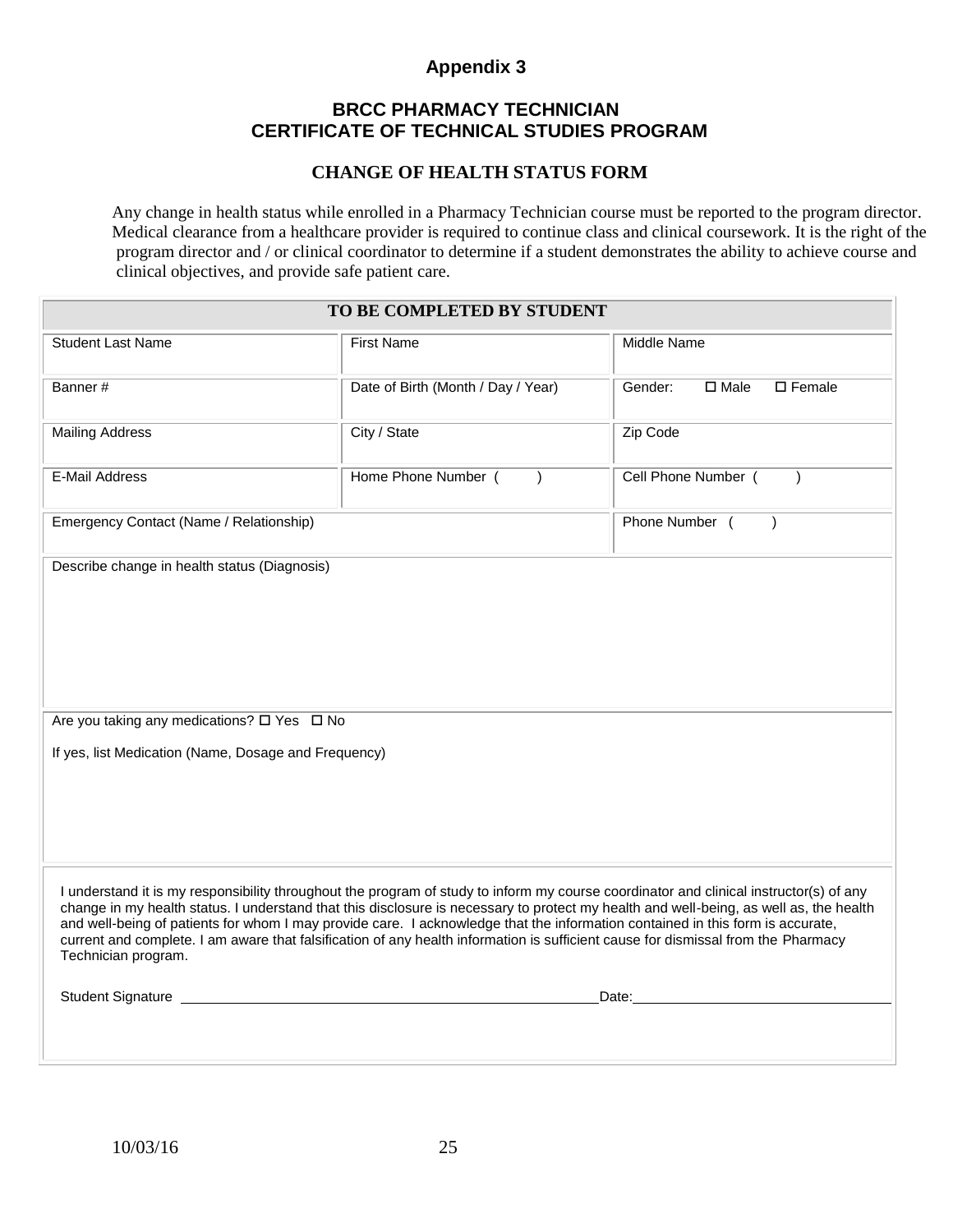## **BRCC PHARMACY TECHNICIAN CERTIFICATE OF TECHNICAL STUDIES PROGRAM**

#### **CHANGE OF HEALTH STATUS FORM**

| TO BE COMPLETED BY HEALTHCARE PROVIDER                                                                                                                                                                                                                                                                                                                                                                                                                                                                                                                                                                                          |                                                                                                                                                                                                                                                                                                                                                                                                        |                                                                                                                                                                                                                                |  |            |                |
|---------------------------------------------------------------------------------------------------------------------------------------------------------------------------------------------------------------------------------------------------------------------------------------------------------------------------------------------------------------------------------------------------------------------------------------------------------------------------------------------------------------------------------------------------------------------------------------------------------------------------------|--------------------------------------------------------------------------------------------------------------------------------------------------------------------------------------------------------------------------------------------------------------------------------------------------------------------------------------------------------------------------------------------------------|--------------------------------------------------------------------------------------------------------------------------------------------------------------------------------------------------------------------------------|--|------------|----------------|
| <b>Student Last Name</b>                                                                                                                                                                                                                                                                                                                                                                                                                                                                                                                                                                                                        | <b>First Name</b><br>Middle Name                                                                                                                                                                                                                                                                                                                                                                       |                                                                                                                                                                                                                                |  |            |                |
| Diagnosis                                                                                                                                                                                                                                                                                                                                                                                                                                                                                                                                                                                                                       |                                                                                                                                                                                                                                                                                                                                                                                                        |                                                                                                                                                                                                                                |  |            |                |
|                                                                                                                                                                                                                                                                                                                                                                                                                                                                                                                                                                                                                                 | Medication (Name, Dosage and Frequency)                                                                                                                                                                                                                                                                                                                                                                |                                                                                                                                                                                                                                |  |            |                |
| <b>CRITERIA</b><br><b>EXAMPLES OF NECESSARY ACTIVITIES</b><br><b>STUDENT CAN</b><br><b>PERFORM</b>                                                                                                                                                                                                                                                                                                                                                                                                                                                                                                                              |                                                                                                                                                                                                                                                                                                                                                                                                        |                                                                                                                                                                                                                                |  |            |                |
|                                                                                                                                                                                                                                                                                                                                                                                                                                                                                                                                                                                                                                 | (NOT ALL INCLUSIVE)                                                                                                                                                                                                                                                                                                                                                                                    |                                                                                                                                                                                                                                |  | <b>YES</b> | N <sub>O</sub> |
| <b>CRITICAL</b><br><b>THINKING</b>                                                                                                                                                                                                                                                                                                                                                                                                                                                                                                                                                                                              | Identify cause-effect relationships in clinical situations.<br>Evaluate prescriptions to ascertain that they contain proper identification.<br>$\bullet$<br>Assess patient's condition and needs from a distance of at least 20 feet.<br>Initiate proper emergency care protocols, including CPR,<br>based on assessment data.                                                                         |                                                                                                                                                                                                                                |  |            |                |
| <b>INTERPERSONAL</b>                                                                                                                                                                                                                                                                                                                                                                                                                                                                                                                                                                                                            | Establish rapport with patients, families, and colleagues.<br>$\bullet$<br>Display compassion, empathy and concern for others<br>$\bullet$<br>Demonstrate a high degree of patience.<br>Work with other healthcare providers in stressful situations<br>$\bullet$                                                                                                                                      |                                                                                                                                                                                                                                |  |            |                |
| <b>COMMUNICATION</b>                                                                                                                                                                                                                                                                                                                                                                                                                                                                                                                                                                                                            | Communicate in English to the patient in order to: converse, instruct the patient, relieve anxiety, gain their<br>cooperation during procedures, understand the patient when communicating symptoms of a medical emergency.<br>Read the patient's medical chart and/or physician's orders.<br>Legibly write patient history.<br>$\bullet$<br>Documents own actions and patient responses as indicated. |                                                                                                                                                                                                                                |  |            |                |
| <b>MOBILITY</b>                                                                                                                                                                                                                                                                                                                                                                                                                                                                                                                                                                                                                 | Assist all patients, according to individual needs and abilities, in moving, turning, and transferring from transportation<br>devices.<br>Be able to push, pull, and lift 40 pounds.<br>Push a stretcher, wheelchair or other transportation device without injury to self, patient, or others.                                                                                                        |                                                                                                                                                                                                                                |  |            |                |
| Ability to maintain prolonged arm positions necessary for working.<br>٠<br><b>MOTOR SKILLS</b><br>Accurately draw up sterile contrast media and other solutions without contaminating the syringe and/or needle, etc.<br>Physically be able to administer emergency care including performing CPR.<br>Be able to stand for periods as long as 2 hours and to walk a distance of 2 miles during a normal work day.<br>$\bullet$<br>Ability to seize, grasp, grip, hold, turn, or otherwise work with hands.<br>Work fingers to manipulate switches, dials, and other equipment controls<br>Input data into computer<br>$\bullet$ |                                                                                                                                                                                                                                                                                                                                                                                                        |                                                                                                                                                                                                                                |  |            |                |
| <b>HEARING</b>                                                                                                                                                                                                                                                                                                                                                                                                                                                                                                                                                                                                                  | Hear a patient talk in a normal tone from a distance of 20 feet.<br>Hear monitor alarm, emergency signals, and cries for help.                                                                                                                                                                                                                                                                         |                                                                                                                                                                                                                                |  |            |                |
| <b>VISUAL</b>                                                                                                                                                                                                                                                                                                                                                                                                                                                                                                                                                                                                                   | Observe the patient in order to assess the patient's condition and/or needs from a distance of, at least, 20 feet.<br>Can see numbers, letters, calibrations, etc. of varying sizes located on equipment utilized by a pharmacy technician.                                                                                                                                                            |                                                                                                                                                                                                                                |  |            |                |
| <b>TACTILE</b>                                                                                                                                                                                                                                                                                                                                                                                                                                                                                                                                                                                                                  | Perform palpation, tactile assessment, and manipulation of body parts to insure proper body placement and<br>alignment.<br>Manipulate dials, buttons, and switches.<br>$\bullet$                                                                                                                                                                                                                       |                                                                                                                                                                                                                                |  |            |                |
| □ This student does possess the ability to perform his / her duties as a student pharmacy technician and has been cleared<br>to participate in course and clinical related activities. Comments                                                                                                                                                                                                                                                                                                                                                                                                                                 |                                                                                                                                                                                                                                                                                                                                                                                                        |                                                                                                                                                                                                                                |  |            |                |
| □ This student <b>does not</b> possess the ability to perform his / her duties as a student pharmacy technician and <b>has not</b> been cleared<br>to participate in course and clinical related activities. Comments                                                                                                                                                                                                                                                                                                                                                                                                           |                                                                                                                                                                                                                                                                                                                                                                                                        |                                                                                                                                                                                                                                |  |            |                |
|                                                                                                                                                                                                                                                                                                                                                                                                                                                                                                                                                                                                                                 | Health Care Provider <b>Example 2018</b>                                                                                                                                                                                                                                                                                                                                                               | Date: the contract of the contract of the contract of the contract of the contract of the contract of the contract of the contract of the contract of the contract of the contract of the contract of the contract of the cont |  |            |                |
| Address                                                                                                                                                                                                                                                                                                                                                                                                                                                                                                                                                                                                                         |                                                                                                                                                                                                                                                                                                                                                                                                        | $Phone: ($ $)$                                                                                                                                                                                                                 |  |            |                |